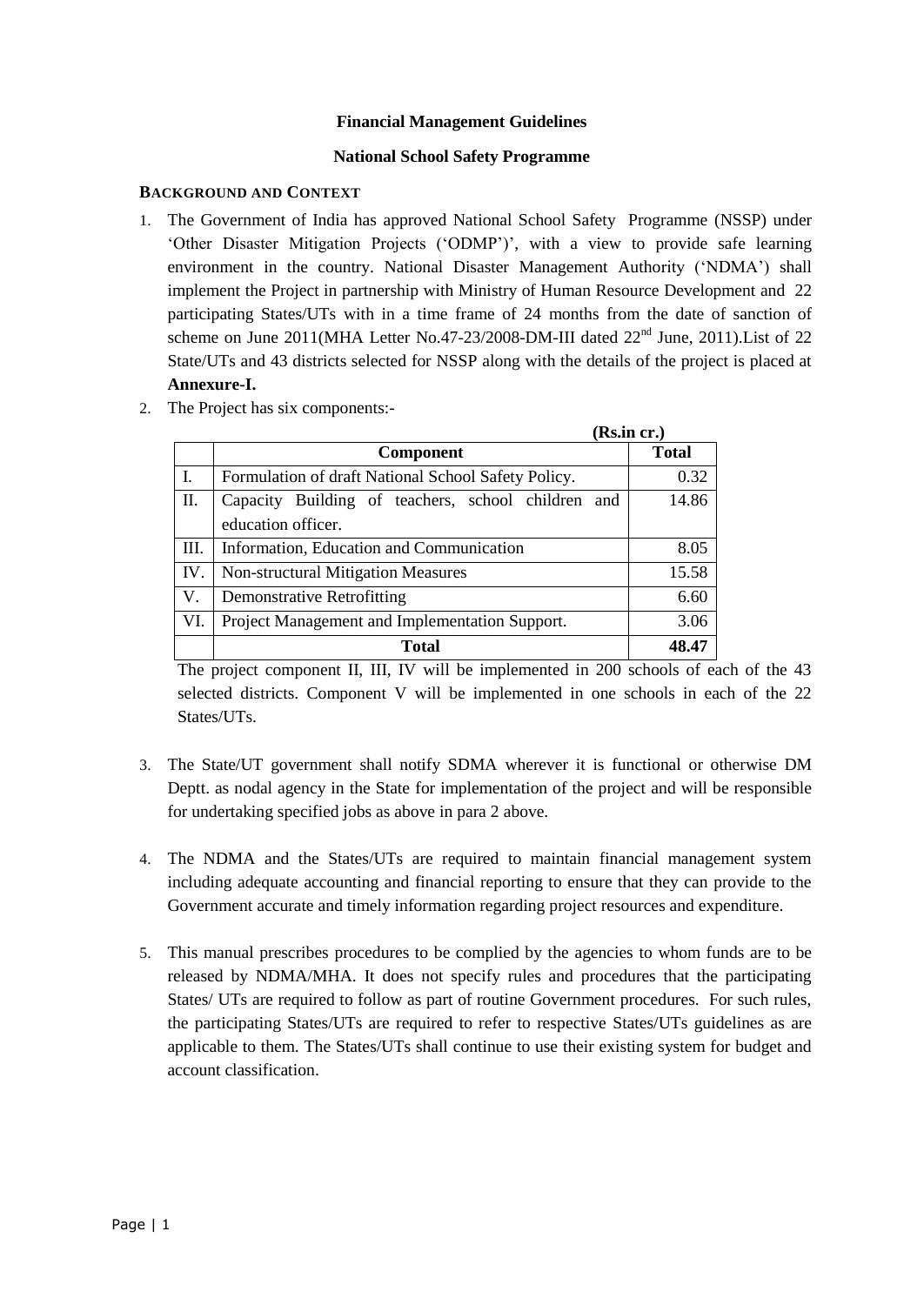### **PREPARATION OF THE ANNUAL BUDGET**

- 6. Preparation of a proper budget will play an important role in the timely implementation of NSSP. The NDMA/States/UTs shall ensure effective budgeting exercise each year to facilitate timely implementation of the various components of the Project. The NDMA Action Plan for the period of 2011-12, 2012-13 & 2013-14 in respect of National School Safety Project is enclosed as **Annexure-II**. It may be seen from the Annexure a sum Rs.14.12 cr is earmarked during the first year. Similarly a sum of Rs.28 cr. has been earmarked in the second year. i.e. in F.Y 2012-13 and a sum of Rs.6.35 cr. in the third F.Y.i.e. in 2013-14. Thus the total outlay will be of Rs.48.47 cr-(Table on pre page). The whole programme is to be implemented in 24 months beginning from  $22<sup>nd</sup>$  June 2011. The broad discussion in respect of each component is given in **Annexure- I.**
- 7. For financial year 2012-13 and 2013-14 the NDMA/States/UTs shall prepare their yearly budgets in consonance with the proposed outlay of NDMA for each financial year. The States/UTs shall after due approval of the budgets from the respective State Executive Committee (SEC) forward it to NDMA . Based on the extant financial rules of Govt. of India, NDMA shall make an estimate in its annual budget. It shall collate the budget estimates received from the States/UTs and its own operating budget for finalisating the budget estimate for financial year 2012-13 and 2013-14.

### **FLOW OF FUNDS AND DISBURSEMENTS**

8. The NSSP shall be implemented by the Government of India through domestic Budgetary Support. Therefore the Project attracts the provisions of General Financial Rule (GFR). As part of this Project, certain amount will be provided by the Centre to the States as Grant-inaid. The expenditure under all six Components will be funded 100% by the Centre.

9. According to the general principles relating to Grants-in-aid (GIA)to State Governments / UTs as laid down in the **General Financial Rules, 2005 [Rule 215 (2)],** every Centrally Sponsored Scheme (CSS) should be treated as a Project with time bound targets for monitoring, midterm evaluation and detailed impact studies. Apart from making provisions in the budget and releasing funds, Ministries/Departments should establish a mechanism to ensure that the funds earlier released have been effectively utilized and the data and facts reported by the State Governments or Union Territories relating to physical and financial performance are correct. Before releasing subsequent funds, it should also be ensured that the State Governments/UTs have the capacity to actually spend the balance from the previous years and the releases during the current year. Attention should be focused on the attainment of the objectives and not on expenditure only. Release of large part of funds towards the end of the year should be avoided. Concurrent reviews and mid-course corrections where necessary shall be taken up by a "Project Monitoring Committee" constituted for overall policy direction; monitoring, periodical review and mid course correction in regard to implementation of NSSP highlighting the time and cost overruns, if any, and suggestions for formulating and implementing future schemes. In view of this a Project Monitoring Committee has been constituted vide this office letter no.3-10/2008/PMUVolIII /PP dated 1/11/2011.(Refer page- 11)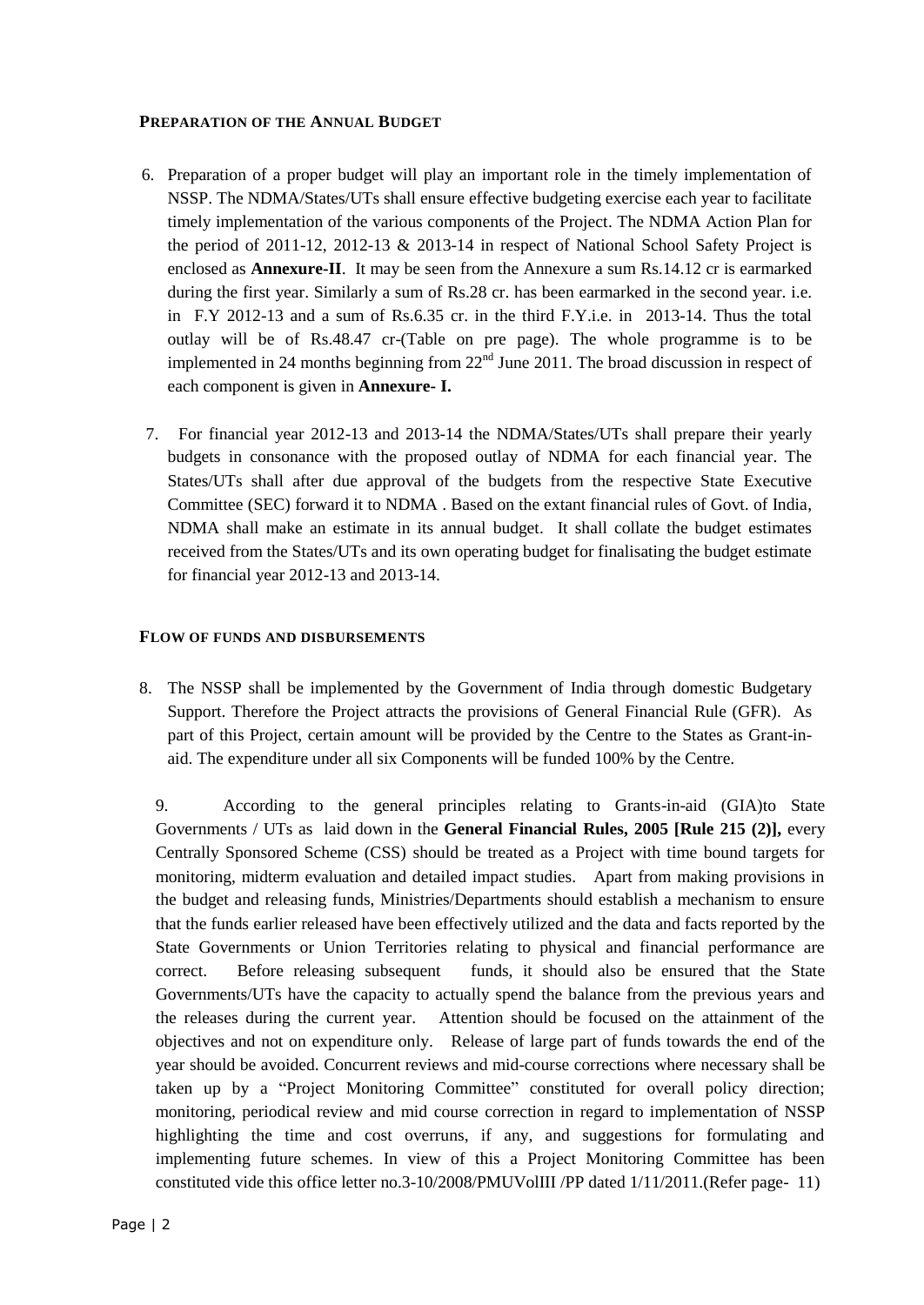- 10. Beginning from financial year (FY) 2012-13, disbursement from NDMA will be on yearly basis based on the Interim Unaudited Financial Reports (IUFRs), which will provide information on expenditure for previous financial year and forecast for next financial year. The States/ UTs will also render their physical report intimating the achievements/outcome of the programme. Therefore, the project will follow a system of 'Report Based Disbursement'. The funds will be released without pre-condition during FY 2011-12 .
- 11. The cheque shall be signed by the authorized persons in the NDMA/States/UTs in accordance with the Delegation of Authority .
- 12. The rules for release of funds for purchase of goods & equipment/civil works/services under different components of expenditure are detailed as follows:

| <b>Frequency of</b><br><b>Installment</b> | <b>Percentage of</b><br><b>GIA</b> to be<br>released to<br><b>States/UTs</b> | <b>Pre-Conditions</b>                                                                                                                                                                                                                                                                                                                                                                                              | Documents to be<br>submitted by<br>State/UT                                                                                                                                                                                                                     |
|-------------------------------------------|------------------------------------------------------------------------------|--------------------------------------------------------------------------------------------------------------------------------------------------------------------------------------------------------------------------------------------------------------------------------------------------------------------------------------------------------------------------------------------------------------------|-----------------------------------------------------------------------------------------------------------------------------------------------------------------------------------------------------------------------------------------------------------------|
| <b>Year 1 (FY 2011-12)</b>                |                                                                              |                                                                                                                                                                                                                                                                                                                                                                                                                    |                                                                                                                                                                                                                                                                 |
| One                                       | 30%                                                                          | Budget for the year in the central scheme                                                                                                                                                                                                                                                                                                                                                                          | pre-condition.<br>No<br>receipt<br>On<br>of<br>sanction, approval of<br>SEC will be taken<br>and the process of<br>implementation<br>of<br>NSSP will be started<br>by the States/UTs.                                                                           |
| <b>Year 2 (FY 2012-13)</b>                |                                                                              |                                                                                                                                                                                                                                                                                                                                                                                                                    |                                                                                                                                                                                                                                                                 |
| One                                       | 60%                                                                          | SEC approved, State Activity plan<br>a.<br>and budget for the year 1 in<br>Central scheme.<br>Submission of audited/unaudited<br>$b_{1}$<br>utilization certificate for first year<br>in prescribed format.<br>(Unspent balances available with<br>the State PIU shall be taken in to<br>account before further releases of<br>funds are made).<br>Physical<br>& Financial progress<br>c.<br>report as per format. | Activity<br>plan<br>approved by SEC for<br>year 1, Physical &<br>Financial report of<br>implementation<br>during the year -1<br>along<br>with<br>Utilisation certificate<br>for year-1.<br>All these documents<br>submitted<br>be<br>to<br>latest by 30/6/2012. |
| <b>Year 3(FY 2013-14)</b>                 |                                                                              |                                                                                                                                                                                                                                                                                                                                                                                                                    |                                                                                                                                                                                                                                                                 |
| One                                       | Balance 10%                                                                  | SEC approval, State Activity plan and<br>a.<br>budget for the year in Central Scheme<br>Submission of audited/unaudited<br>b.<br>utilisation certificate for year-2 in<br>prescribed<br>format.(Unspent<br>available<br>with<br>the<br>balances<br>States/UTs shall be taken in to                                                                                                                                 | Activity<br>plan<br>approved by SEC for<br>year -2, Physical &<br>Financial report of<br>implementation<br>during<br>the year-2<br>along<br>with<br>Utilisation certificate                                                                                     |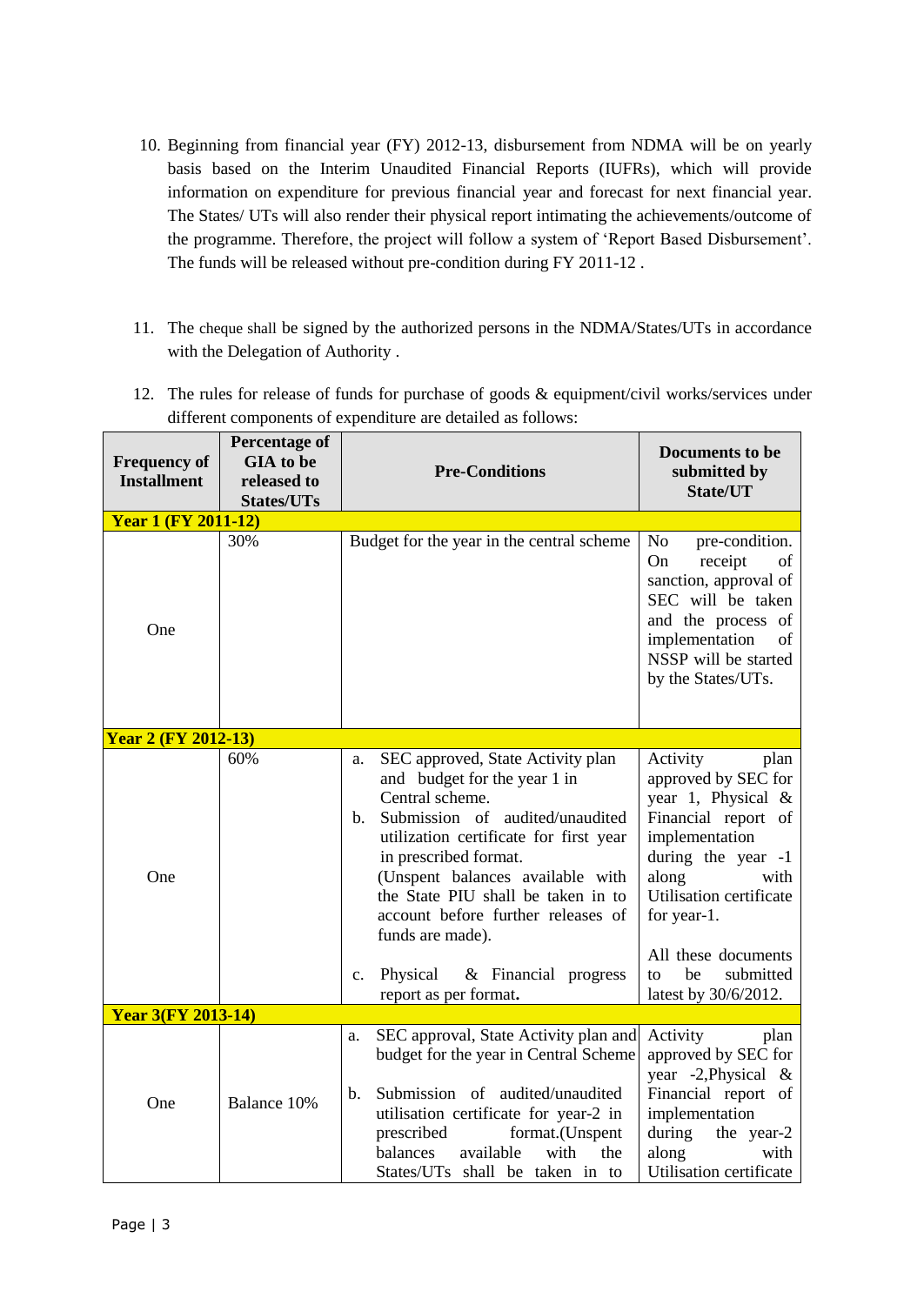| <b>Frequency of</b><br><b>Installment</b>                                                                          | <b>Percentage of</b><br>GIA to be<br>released to<br><b>States/UTs</b> | <b>Pre-Conditions</b>                                                                                                                                                                                                                                                                                               | Documents to be<br>submitted by<br>State/UT                                         |
|--------------------------------------------------------------------------------------------------------------------|-----------------------------------------------------------------------|---------------------------------------------------------------------------------------------------------------------------------------------------------------------------------------------------------------------------------------------------------------------------------------------------------------------|-------------------------------------------------------------------------------------|
|                                                                                                                    |                                                                       | account before further releases of<br>funds are made.) and<br>Physical & Financial progress report<br>$\mathbf{c}$ .<br>as per format.                                                                                                                                                                              | for year 2.<br>All these documents<br>submitted<br>be<br>to<br>latest by 30/6/2013. |
|                                                                                                                    |                                                                       |                                                                                                                                                                                                                                                                                                                     |                                                                                     |
| <b>Final Report</b><br>(need to be)<br>submitted<br>within three<br>months of the<br>completion of<br>the project) |                                                                       | of<br>the<br>end<br>the<br>NSSP,<br>At<br>a.<br>audited/certified UCs along with<br>Physical & Financial<br>Report<br>Audited<br>Statement<br>of<br>Expenditure from CA in respect of<br>Autonomous Bodies duly signed by<br><b>Competent Authority</b><br>Feedback on the implementation of<br>b.<br>the programme |                                                                                     |

13. The State Governments/UTs should submit Utilisation Certificates in the prescribed format **(Annexure III)**for the total amount of the expenditure incurred every year within three months from the close of the previous financial year for consideration of the release of the amount during the subsequent year. Similarly NIDM/ other agency would also submit Utilisation Certificate in respect of the expenditure incurred while submitting request for release of amount during subsequent year.

14. In addition, State Governments/UTs and NDMA may conduct monitoring to ascertain the progress of implementation of the Project and render the physical status of work finished/yet to be finished during the remaining periods. The release of funds should be linked to physical targets achieved in the implementation of the Project. Unspent balances available with the States/UTs shall be taken in to account before further releases of funds are made.

### **BANKING ARRANGEMENTS**

15. The States/UTs shall open a separate lien account in bank for receiving funds under NSSP and making further payments.

16. The NDMA/States/UTs shall keep track of the funds received from the Government of India and amount released to various agencies and its settlements. Component/Activity wise description of the NSSP activity-wise budgetary allocations the object head in respect of the NSSP are given in **Annexure-IV.**

### **ACCOUNTING AND FINANCIAL MONITORING**

### **CHART OF ACCOUNTS**

19. In addition to the requirements under Government of India (GoI) rules for financial reporting, the implementing agencies are required to maintain financial records in such detail as is required under this manual. Accordingly, States/UTs and the NDMA will maintain a detailed Chart of Account for booking expenditures under the ODMP-NSSP. All expenditure under the Project would be recorded against the appropriate ledger codes specified in the Chart of Accounts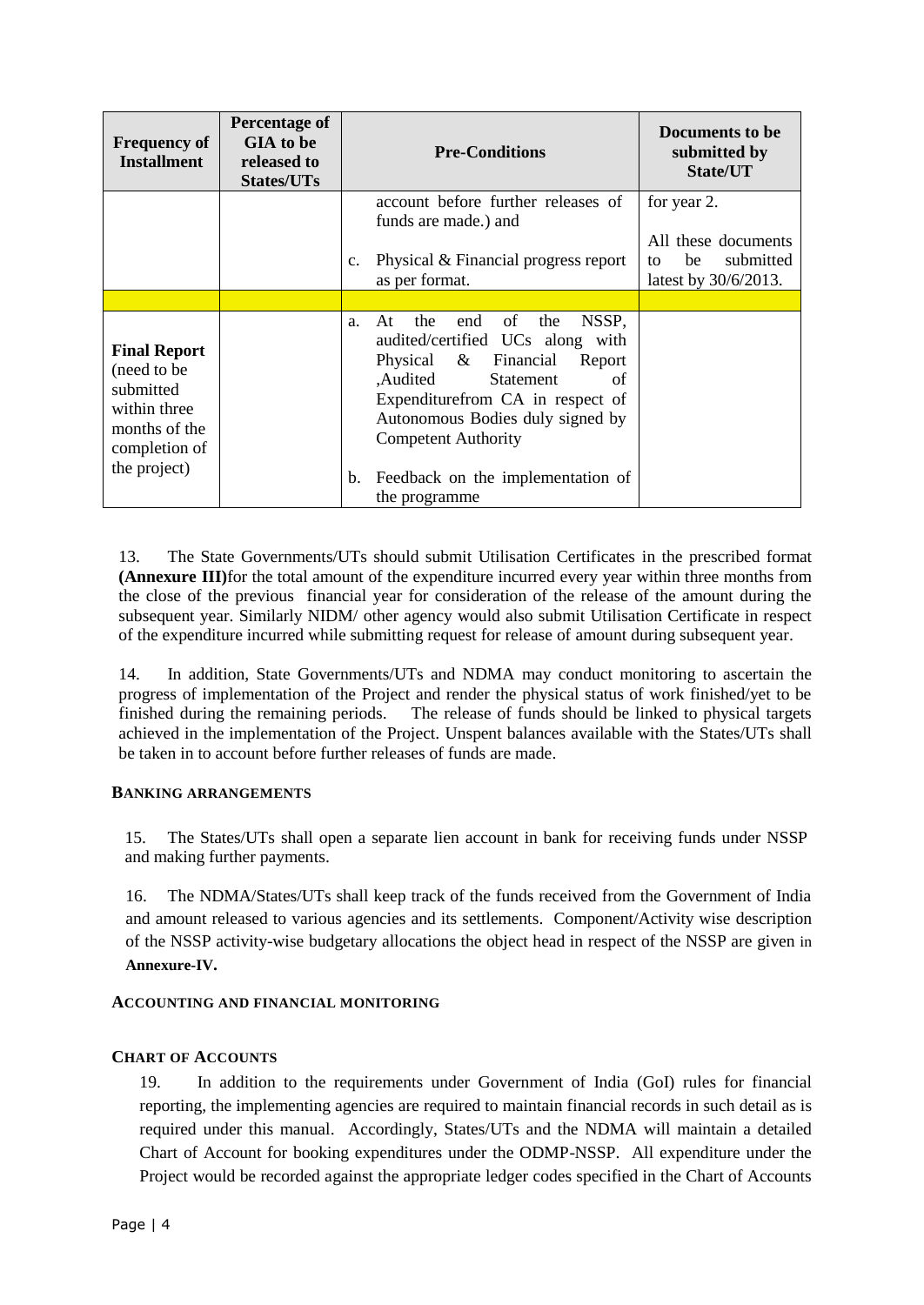for the NSSP.The format of **Cheque / Cash issue Register** (both for Advance/Final payments) is given **in Annexure-V.** NDMA shall keep track of the funds received from the Govt. of India and amounts released to various States/ UTs .

20. Separate books of accounts and records of fund flow for the Project funds are required to be maintained by each States/UTs **'A Grant in Aid' Register** in the prescribed form for receipt of funds from GoI shall be maintained. This register will be used to record the money received as installments of GoI, expenditure incurred and reference to utilization certificate numbers sent to GoI. The format of the register has been provided in **Annexure VI.**

21. Support vouchers will be prepared for record of transaction. States/UTs will pay particular attention to maintenance of Works and Contractor's Registers. The Cash Book will be closed monthly and attested by the In-Charge (Finance) of States/UTs. In addition, bank reconciliation statements would be prepared by the NDMA and the States/UTs on a monthly basis and will be approved by the Finance Head of the respective implementing agency.

22. The Chart of Account maintained should be able to provide sufficient details under which head expenditure has been incurred. The Chart of Account would facilitate categorisation of expenditure as per this manual.The assets created out of Project funds shall be accounted at acquisition cost including taxes, duties, freight and other incidental expenses relating to acquisition. No depreciation shall be provided on Fixed Assets acquired under the Project. The format of **Fixed Assets Register** has been given in **Annexure-VII** for compliance.

23. The project financial statement, as prescribed in **Annexure -VIII** of this Manual, will be attached along with Utilization Certificate duly signed by the Head of the SDMAs/DM Deptts.

24. The interim unaudited Financial report shall be submitted by all the stakeholders as per **Annexure- IX** for consideration of release of next installment of funds along with the requirements in para 14 above.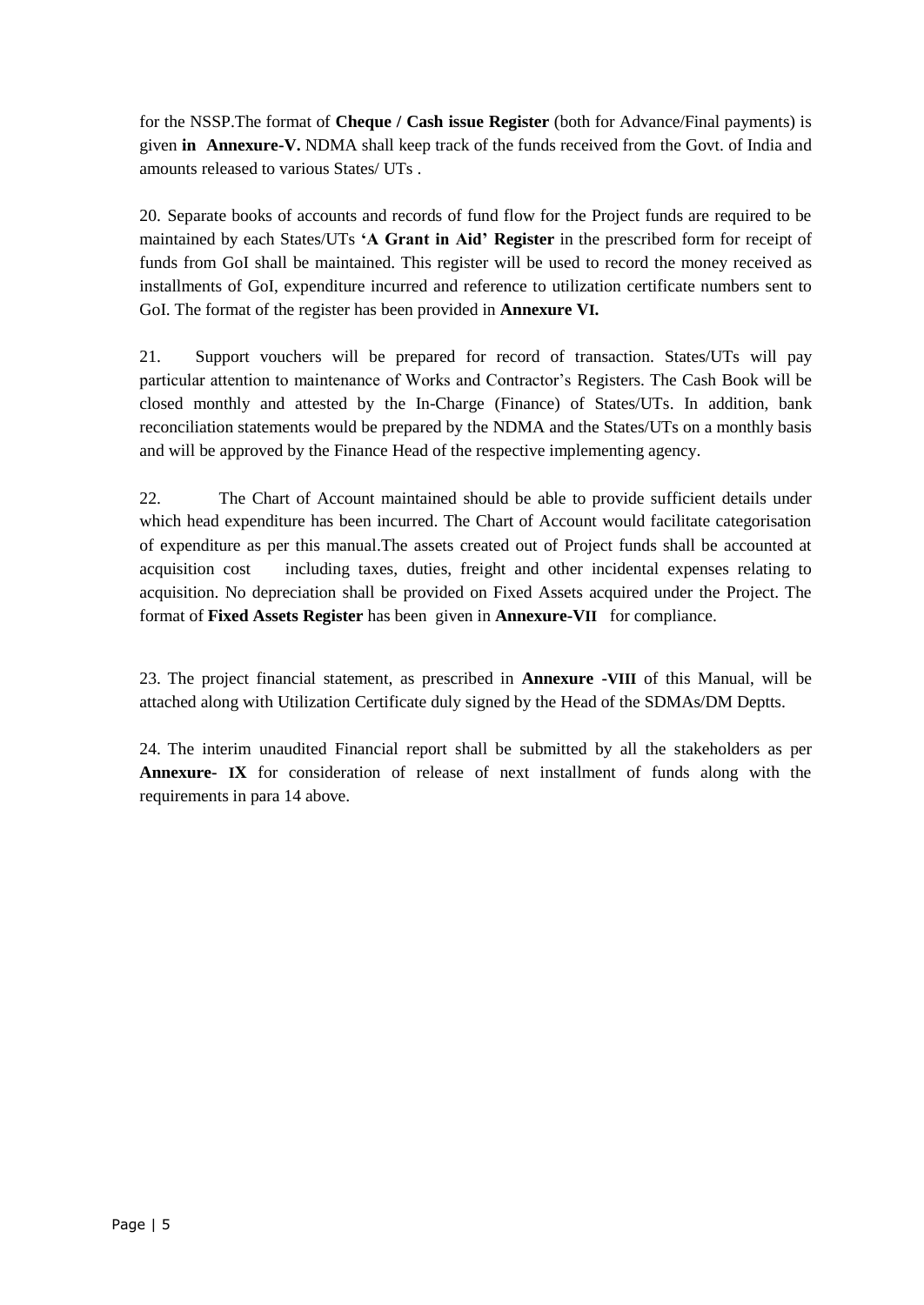#### **Annexure I– Details of the project**

#### **1. Project Background:**

In developing countries like India, schools are often located in vulnerable areas and unprepared to respond to emergencies. In recent years, schools in India have witnessed many catastrophic incidents: a fire led to the deaths of over 400 people —about half of them students— at a school's prize giving ceremony in Dabwali Haryana in 1995; In 2001 a total of 31 teachers died and 95 were injured, 971 students perished and 1,051 were injured in the Bhuj Earthquake at Gujarat Formal education was disrupted due to widespread damage to physical infrastructure. Many of the buildings collapsed and many were declared unfit for use. Many of these buildings had been poorly constructed, lacked earthquake resistant features and were badly maintained. A fire at the Lord Krishna School in Kumbakonam, Tamilnadu took the lives of 94 children in 2004; thousands of students and teachers were killed, injured or otherwise affected in the 2004 South Asia tsunami; and 15 children and 3 teachers died in a boat accident during a school picnic at Kerala in 2007.

Education public awareness and proper training for enhancing the capacity are the cornerstone of approaches aimed at reducing vulnerabilities to natural hazards. The Hyogo Framework for Action 2005- 2015: Building the Resilience of Nations and Communities to Disasters, adopted at the World Conference on Disaster Reduction, highlights knowledge and education as one of the five main priorities of action. Attention should be accorded, and support given to efforts targeting school children and youth with the aim of making people more aware of the threat of hazards and of the need and possibility to become better prepared before disasters strike.

Towards this end , Government of India has approved a National School Safety Programme - A Demonstration Project to be Implemented by National Disaster Management Authority(NDMA) in partnership with Ministry of Human Resource Development (MHRD) State/UT Governments, National and International Agencies in 43 districts of 22 States /UTs of the country falling in seismic zone IV & V .

**2. Vision:**

To promote a culture of disaster preparedness in the school.

### **3. Objective:**

- To initiate policy level changes for ensuring safe school environment.
- To sensitize children and the school community on disaster preparedness and safety measures.
- To motivate direct participation of key stakeholders in activities that would help building towards a disaster resilient community.
- To promote capacity building of officials,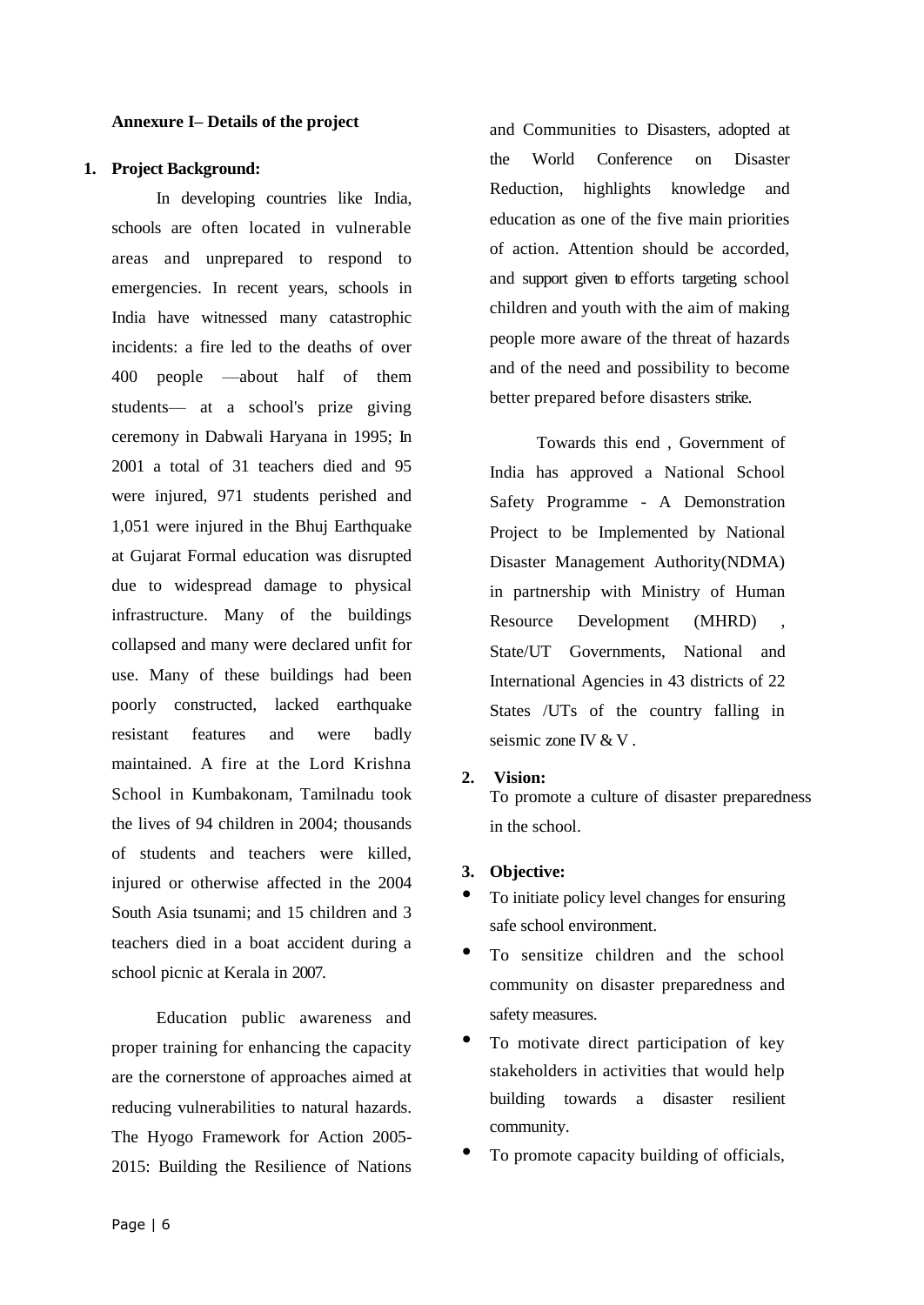teachers and students.

- To carry out Information, Education and Communication (IEC) activities in schools and associated environment.
- To implement non-structural mitigation measures in select schools.
- To carry out demonstrative structural retrofitting in select schools.

## **4. Project Intervention Strategies:-**

### **A. National level:**

- i. Formulation of selection criteria for schools.
- ii. Development of draft National School Safety Policy.
- iii. Development of model school DM plan, including format for Mock drill.
- iv. Development of training modules for training of state level master trainers.
- v. Development of model templates for IEC material.
- vi. Development of non-structural mitigation guidelines/checklist for Rapid Visual Survey (RVS).
- vii. Development of retrofitting guidelines.
- viii. Development of financial guidelines for release and utilization of funds to States/UTs.
- **ix.** Release of fund to States/UTs with indicative activity plan.
- x. Monitoring at national level.

### **B. State/UT level:-**

- i. Identification of 200 schools in each of the 43 selected districts.
- ii. Developing implementation modalities for NSSP at State and district level.
- iii. Translation and printing of IEC material in local language.
- iv. Conducting training, mock drills and awareness programmes in 200 selected schools of the districts.
- v. Implementing Non-structural mitigation measures, conducting RVS as per prescribed checklist.
- vi. Review and approval of School DM Plans.
- vii. Carrying out demonstrative retrofitting as per guidelines being framed by NDMA.
- viii. Monitoring at the state Level through State Executive Committee (SEC).
	- ix. Release of fund to Districts.
	- x. Distribution of School Disaster preparedness kits.

### **5. Project Deliverable:**

# **A. Formulation of draft National School Safety Policy**

- i. The key activities would be;
- ii. Formulating blueprint of draft National School Safety Policy
- iii. Stakeholders consultations (through regional workshops)
- iv. Holding of National Workshop to deliberate upon the draft policy and finalise the recommendations.
- **v.** Formulation of draft National School Safety Policy.

# **B. Capacity building (200 schools in two districts each in 22 States/UTs**

Reducing structural vulnerability of the school buildings, which is often the root cause of death and injury of school children, is a resource intensive solution and would require time. Therefore, as a risk reduction effort, it is of high importance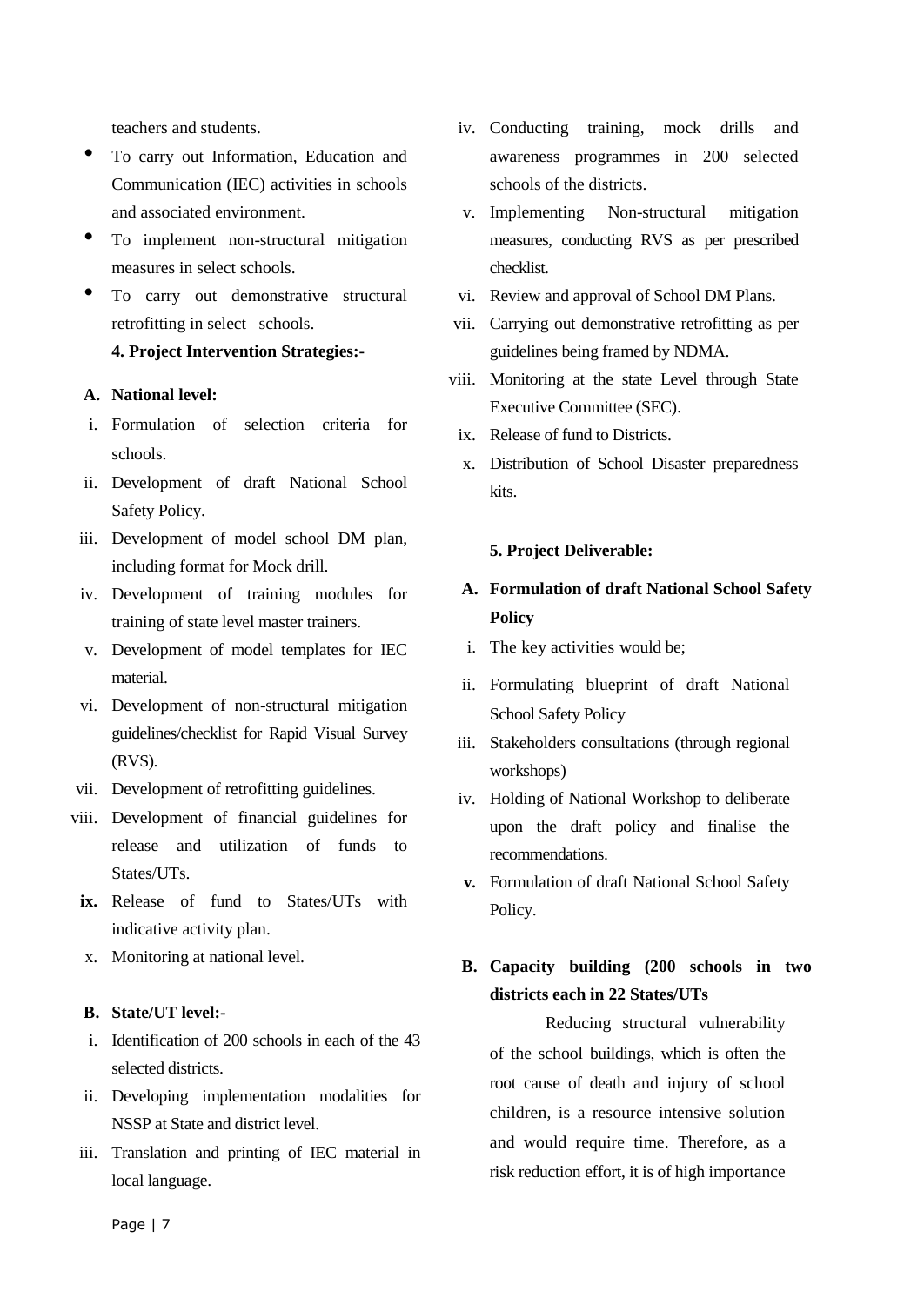to prepare Disaster Preparedness and Response Plans at individual school level to ensure that the children are in a better position to respond effectively or to tackle any emergency within the school environment. The School Disaster Management Plans are to be further supported with constitution of disaster management teams, training of the disaster management teams on basic life supporting skills and development of a school level emergency kit. Existence of such kits at the school level will be of great help during any post disaster search and rescue operation within the school premise or in the nearby area. The key activities under Capacity Building would be:-

- i. Development of a Standard Teachers' Training Module on School Safety at National level.
- ii. Training of Master Trainers (10 Master trainers per State)
- iii. Training of Trainers Programme (15 trainers per district).
- iv. Training of teachers (500 teachers, officials etc per district)
- v. Preparation of School DM Plans in 200 schools in targeted Districts
- vi. Review and approval of School DM Plans prepared by schools
- vii. Distribution of School Disaster Preparedness Kits to 200 schools in targeted district
- viii. Conduct Mock drills in 200 schools in targeted districts.

### **C. IEC Activities:-**

The school community (including teachers and administrative staffs) would be sensitized on issues of disaster preparedness and safety measures. The key stakeholders and the larger community members would be motivated to participate in disaster risk reduction activities and to enhance disaster resilience. Various awareness and knowledge sharing programmes will be carried out across the targeted districts to educate the school children and teachers about basic preparedness measures to be adopted to reduce the risk posed by natural hazards. District Information System for Education (DISE), already existing at the district level, would be used in getting all school related information. Key activities under IEC would be:

- i. Development of IEC materials and other learning aids (Booklets) for school children and school authorities in local language
- ii. Development of IEC Material-Audio Visual.
- iii. Translation, printing, dissemination of IEC Material
- iv. Sensitisation Programmes at State level and District Level
- v. Preparation of District level implementation plan (indicating both time and resource requirement) for awareness creation
- vi. Selection of other stakeholders who can partner with Administration in creating awareness amongst children. Local NGOs and CBOs can get actively involved in this initiative and can join hands with district administration to carry it forward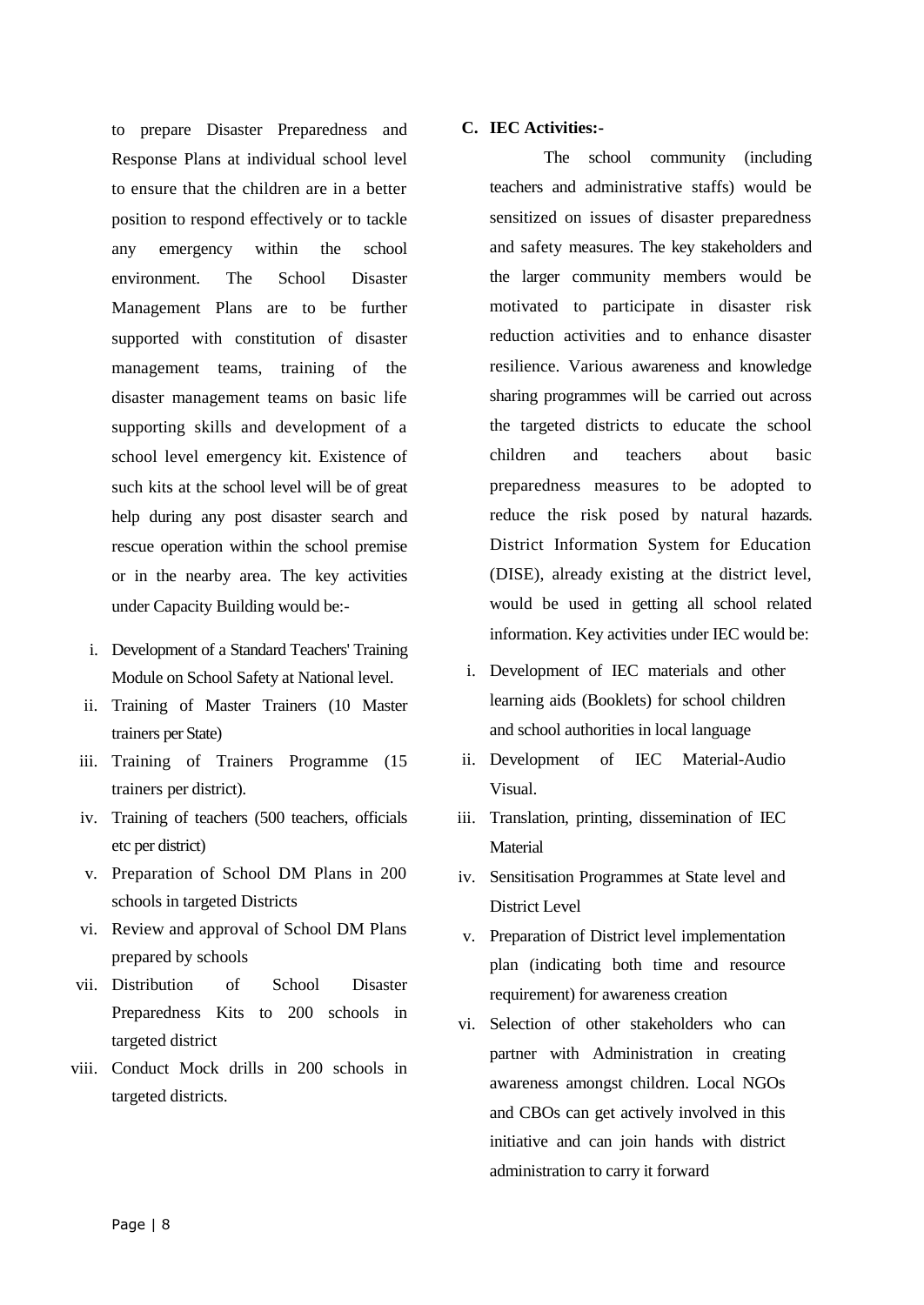- vii. Conducting Sensitization Programmes, awareness programmes across the district for the District Education Officers, Block Education Officers, senior teachers, NDRF/SDRF, civil defence volunteers, NSS and NYKS volunteers and other stakeholders who will be further involved in creating awareness among general public.
- viii. Other district level events can also be organized like painting competitions for school children, easy, quiz etc.

### **D. Non-structural measures:-**

The rapid visual survey of 200 schools in two districts each of 22 States will be done by trained technical persons. Based on the assessment report, non-structural mitigation measures will be taken up in these schools. The key activities under Non-structural Measures would be:

- i. Preparation of a standard Checklist to assess the existing non-structural risks in the school buildings.
- ii. Training of at least 2 engineers from each targeted Districts (43 Districts in all) who are technically qualified to carry out assessment of the safety of the existing structures.
- iii. Carrying out of rapid visual screening of 200 selected school buildings in two districts each in 22 States/UTs under Seismic Zones IV and V.
- iv. Implementation of various non-structural disaster risk mitigation measures in the selected school.
- v. Sensitization programme for the students, teachers and associated community on the importance of non-structural retrofitting.

# **E. Demonstrative Retrofitting of one school each in 22 States/UTs**

One school in each of the 43 districts of the targeted States/UTs will be selected for structural retrofitting. The structural safety of the school buildings identified by the district administration would be assessed by trained engineers from the district public works department or hazard safety cell. Based on the assessment report, structural retrofitting requirements would be identified and the actual retrofitting will be carried out as per the guidelines being framed on the subject by NDMA, this retrofitted school could also be used as a relief shelter by the district administration ensuring that loss of instructional time in a post disaster situation is kept to minimum. The key activities under retrofitting would be :

- i. Preparation of standard Check-list to assess the existing structural risks in the school buildings at the national level followed by a readymade check-list to be provided to state/district administration for reference. The standard check-list can then further be modified at the local level as per the requirement.
- ii. Preparation of Retrofitting Guidelines at the national level.
- iii. Preparation of phase-wise execution plan for carrying out the retrofitting of school buildings.
- iv. Retrofitting of one school building in one district in each in 22 targeted States/UTs.
- v. Sensitization programme for the students, teachers and surrounding community on the importance of structural retrofitting.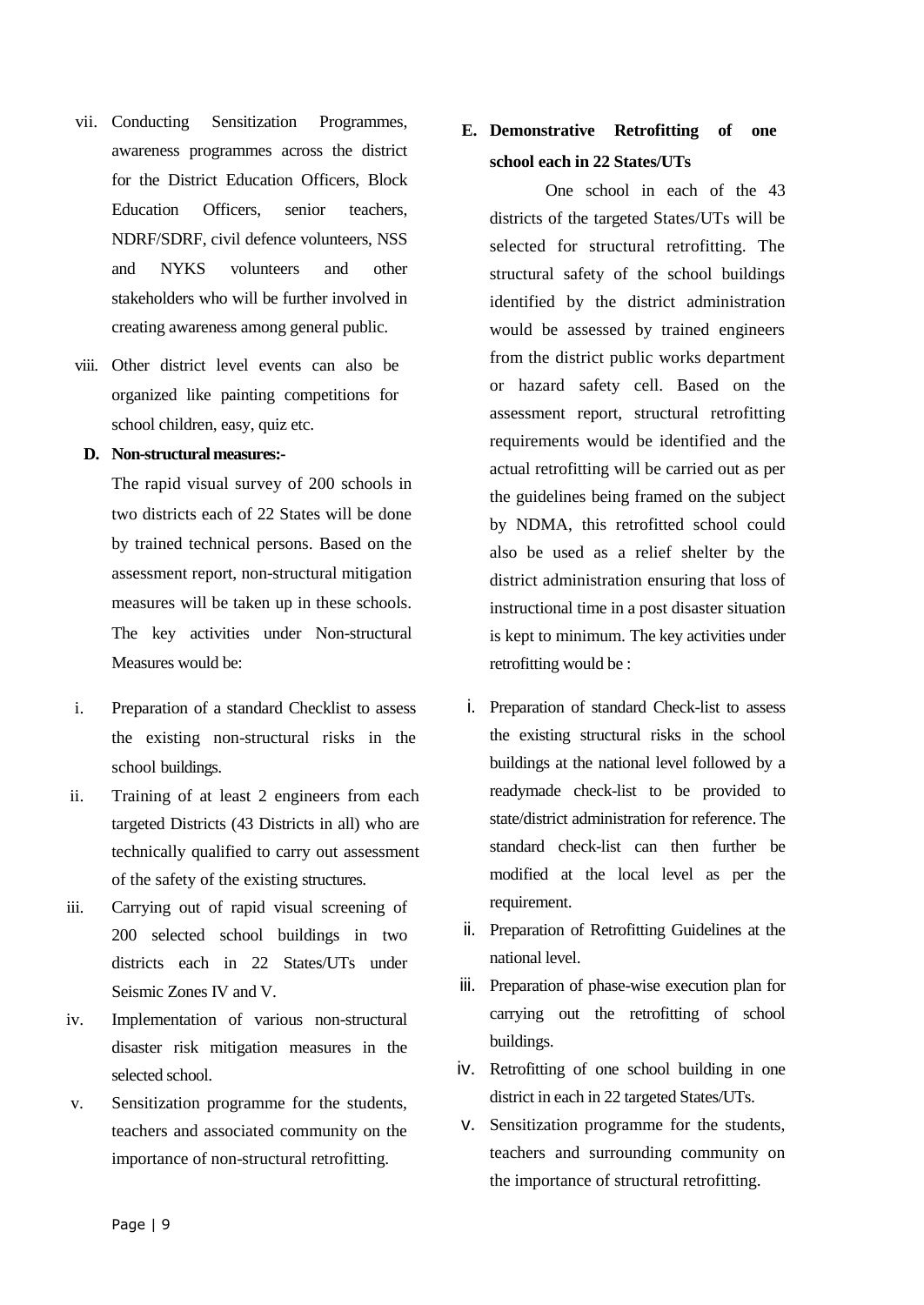- vi. Constitution of district level monitoring sub-committee for supervising and executing the tasks. (This committee will be looking after the retrofitting component only and will report to the District level committee under SSA at frequent intervals. This committee will be constituted under the guidance of the District Collector/Deputy Commissioner/District Magistrate)
- vii. Systematic documentation of the key activities and processes adopted for future learning and application.

# **6. Project Management and Implementation Support**

This component provides support for project management by financial operating costs for Project Management Unit at NDMA, HR support at State/district level, office equipment, training and exposure visits. This will also cover engagement of Technical Support Staff/HR support at various levels during implementation of the project.

### **7. Time frame of the project**

The targeted duration of completion of the project is 24 months from the date of approval of the project. The project is to be completed by June 2013.

#### **7. Financial outlay:**

It is a 100%centrally Sponsored Scheme with a total outlay of Rs.48.47 Crore.

| Component                         | Total(in<br>Crore) |
|-----------------------------------|--------------------|
| Formulation of<br>draft           | Rs.0.32            |
| National<br>School                |                    |
| Safety Policy                     |                    |
| Capacity Building (200            | Rs.14.86           |
| schools in each of the            |                    |
| 43 districts)                     |                    |
| Information, Education and        | Rs.8.05            |
| Communication                     |                    |
| Non-structural Mitigation         | Rs.15.58           |
| <b>Measures</b>                   |                    |
| <b>Demonstrative Retrofitting</b> | Rs.6.60*           |
| Project Management and            | Rs.3.06            |
| <b>Implementation Support</b>     |                    |
| <b>Total</b>                      | Rs.48.47           |

\*Cost of demonstrative retrofitting component may vary depending on location, size, building, typology and age of selected school buildings.

# **8. Implementation and monitoring mechanism:-**

### **a. Implementation:**

To implement individual component of the project, following subgroups are constituted in NDMA;

- i. Policy development,
- ii. IEC material development,
- iii. CBT initiatives
- iv. Mitigation initiatives
- v. Financial Guidelines

These sub-groups are working under respective divisions of NDMA namely Policy  $\&$  Plan, Awareness, CB&T, Mitigation and Finance division.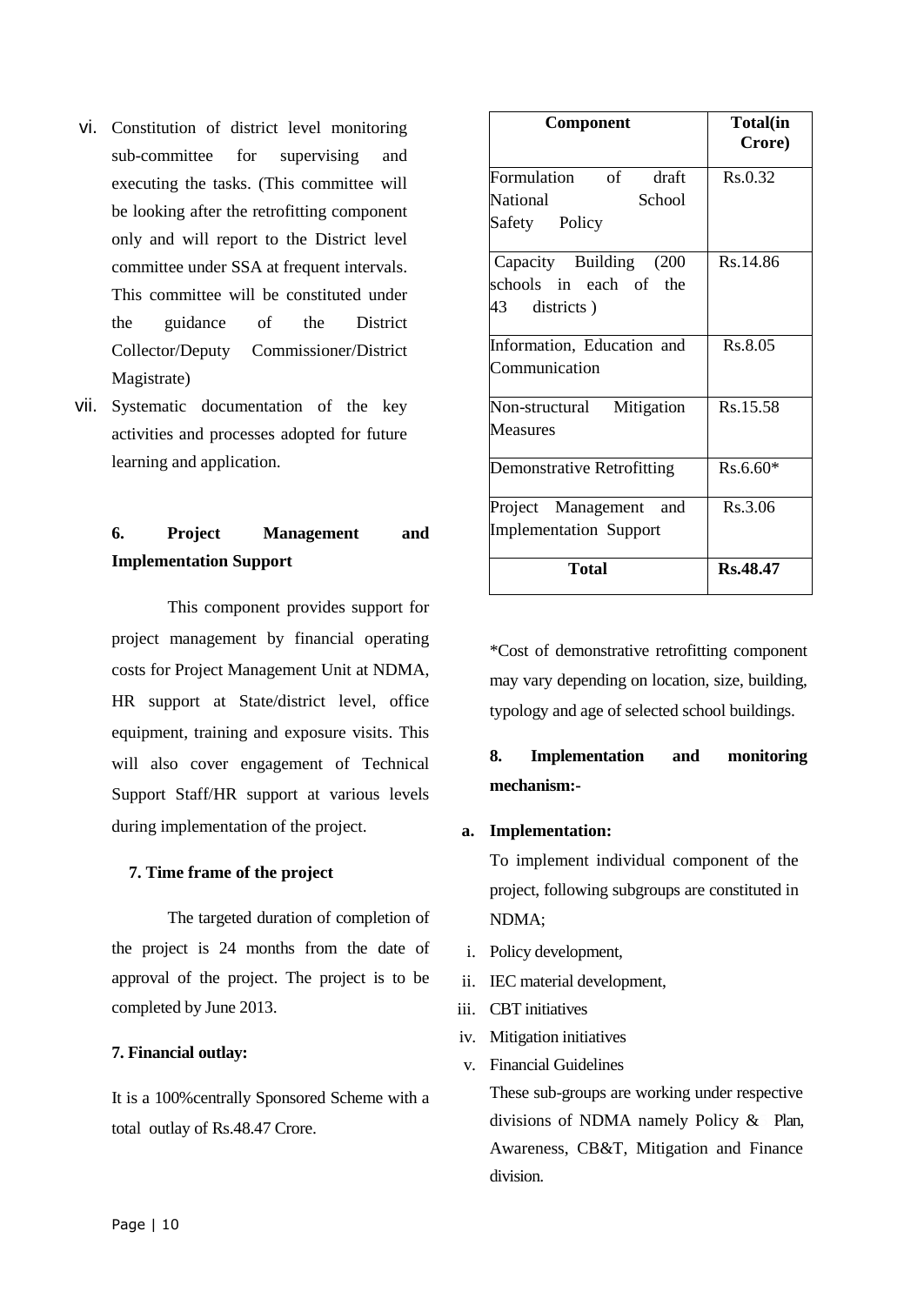### **b. Monitoring**

Joint Secretary (Policy and Plan), NDMA will be the nodal officer for the Project. A committee with the following composition will monitor the implementation of the programme at the national level:

- 1. Ms. Sujata Saunik, Joint Secretary (PP), NDMA- Chairperson.
- 2. Sh.Sanjay Agarwal, Director, Ministry of Home Affair, Lok Nayak Bhavan-Member.
- 3. Sh. Virender Singh, Deputy Secretary MHRD-Member.
- 4. Sh.Shatrughan Lal, Consultant (PAMD), Planning Commission-Member.
- 5. Prof. Santosh Kumar, NIDM, Delhi- Member.
- 6. Director Finance-NDMA.-Member.
- 7. Mr. R. K. Singh, Jt .Advisor, NDMA Member.

### **9. List of States and districts**

|      | State/UT               | <b>Districts</b>                  |
|------|------------------------|-----------------------------------|
| .No. |                        | (Seismic zone)                    |
|      | 1. Jammu-<br>Kashmir   | Leh $(IV)$ , Kupwara $(V)$        |
| 2.   | Haryana                | Gurgaon (IV), Faridabad<br>(IV)   |
| 3.   | Meghalaya              | East Garo Hills<br>(V)<br>Ribhoi, |
|      | 4. Manipur             | Chandel (V), Imphal East<br>(V)   |
|      | 5. Himachal<br>Pradesh | Kangra(V), Kullu (V)              |
| 6.   | Gujarat                | Kutch(V), Jamnagar (IV)           |
| 7.   | <b>Assam</b>           | Kamrup (V)*, Tinsukia<br>(V)      |

| 8. | Nagaland                 | (V),<br>Mokokchung<br>Kohima (V)                    |
|----|--------------------------|-----------------------------------------------------|
| 9. | Punjab                   | Amritsar (IV), Ludhiana<br>(IV)                     |
|    | 10. Chandigarh           | Chandigarh Zone (IV)                                |
|    | 11. Rajasthan            | Alwar (IV), Bikaner (IV)                            |
|    | 12. Arunachal<br>Pradesh | East Siang (V), Lohit (V)                           |
|    | 13. Sikkim               | East (IV), South (IV)                               |
|    | 14. Delhi                | West Delhi (IV), South-<br>West Delhi (IV)          |
|    | 15. Tripura              | North $(V)$ , West $(V)$                            |
|    | 16. Uttarakhand          | Bageshwar (V), Rudra<br>Prayag (V)                  |
|    | 17. Bihar                | Madhubani (V), Araria<br>(V)                        |
|    | 18. Mizoram              | Aizawl (V), Serchhip (V)                            |
|    | 19. Andaman<br>Nicobar   | $(V)$ **,<br>&Andamans<br>Nicobars (V)              |
|    | 20. West Bengal          | Cooch<br>Behar<br>(IV),<br>Darjeeling (IV)          |
|    | 21. Uttar Pradesh        | Ghaziabad<br>(IV)<br>$+)$ ,<br>Lakhimpur Kheri (IV) |
|    | 22. Maharashtra          | Pune (IV), Satara (IV)                              |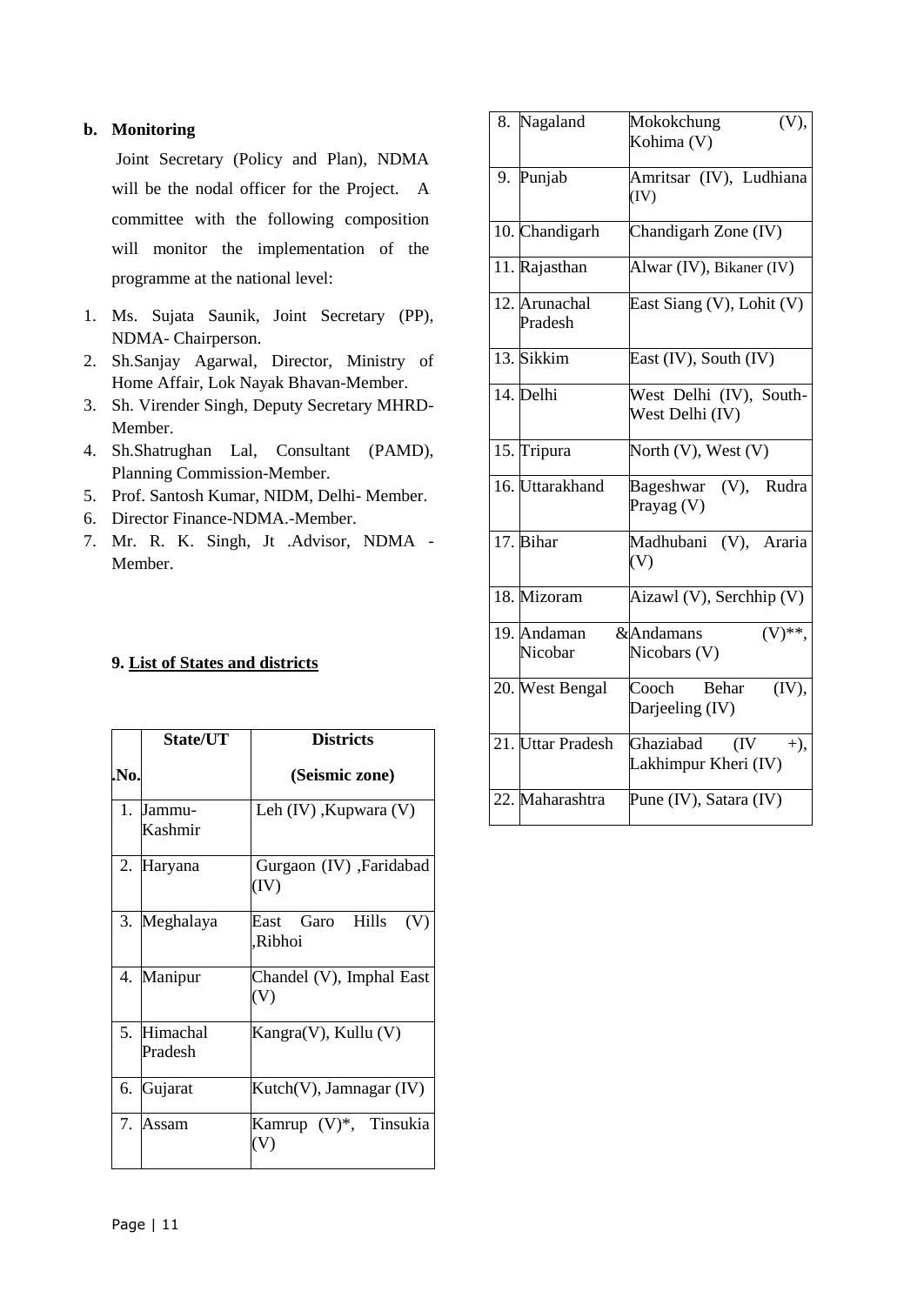## **Annexure-II**

# **Fund earmarked in financial year-2011-12**

| Programme/<br>active- | Time line and Expenditure Target for<br>Total |           |        |                           |          |           |          |                                 |           |      |                                | Remarks                             |
|-----------------------|-----------------------------------------------|-----------|--------|---------------------------|----------|-----------|----------|---------------------------------|-----------|------|--------------------------------|-------------------------------------|
| ty                    |                                               |           |        | 201<br>$1 -$<br>12        |          |           |          |                                 |           |      |                                |                                     |
|                       |                                               | Quarter 1 |        | Quarter 2                 |          | Quarter 3 |          |                                 | Quarter 4 |      |                                |                                     |
| National              | Physical                                      | Financia  | Actu   | Physical                  | Financia | Physical  | Financia | Physical                        | Financia  |      |                                |                                     |
| School                |                                               |           | als    |                           |          |           |          |                                 |           |      |                                |                                     |
| Safety                |                                               |           |        |                           |          |           |          |                                 |           |      |                                |                                     |
| Programme             |                                               |           |        |                           |          |           |          |                                 |           |      |                                |                                     |
| Estimated             | i)Approval<br>of                              | Nil       | $\sim$ | Formulation<br>$\ddot{1}$ | 0.10     |           | 0.10     |                                 | 0.12      | 0.32 |                                | Inception Workshop was<br>An        |
| Rs.<br>cost:          | Planning<br>Full                              |           |        | of<br>draft               |          |           |          |                                 |           |      |                                | held on 1st and 2nd September,      |
| 48.47 core to         | National<br>Commission.                       |           |        |                           |          |           |          | 2011 at India Habitat Centre,   |           |      |                                |                                     |
| be<br>spent           | ii) Approval of<br>Safety<br>School           |           |        |                           |          |           |          | New Delhi in which officials of |           |      |                                |                                     |
| during<br>a           | Policy<br>competent                           |           |        |                           |          |           |          | Education<br>Department<br>and  |           |      |                                |                                     |
| period of 24          | i.e.<br>Authority                             |           |        | Capacity<br>$\mathbf{ii}$ | 1.5      |           | 1.5      |                                 | 2.00      | 5.00 |                                | Management<br>Disaster              |
| months                | Home Minister                                 |           |        | <b>Building</b><br>in     |          |           |          |                                 |           |      |                                | Department of the States were       |
| spread over           |                                               |           |        | 22<br>schools             |          |           |          |                                 |           |      |                                | invited to participate. The details |
| next<br>to            |                                               |           |        | States/UTs                |          |           |          |                                 |           |      |                                | of the project were shared with     |
| financial             | (The<br>approval                              |           |        | falling in zones          |          |           |          |                                 |           |      |                                | them which included the scope       |
| year <i>i.e.</i> Rs.  | of Full Planning                              |           |        | IV & V                    |          |           |          |                                 |           |      |                                | of activities to be carried out at  |
| 14.12<br>cr.          | Commission                                    |           |        | iii) Information,         | 0.5      |           | 1.0      |                                 | 1.5       | 3.0  |                                | National as well as at State level, |
| $(2011-12);$          | was conveyed                                  |           |        | Education and             |          |           |          |                                 |           |      |                                | along with the outline of the       |
| $\rm Rs$              | vide letter dated                             |           |        | Communication             |          |           |          |                                 |           |      |                                | implementation roadmap.<br>$\ln$    |
| 28.cr.(2012-          | 6/6/2011<br>and                               |           |        | 22<br>of                  |          |           |          |                                 |           |      |                                | addition<br>the<br>financial        |
| 13) and Rs.           | the approval of                               |           |        | States/UTs)               |          |           |          |                                 |           |      |                                | arrangements with regard to         |
| 6.35<br>cr.           | the Government                                |           |        | Non-<br>iv)               | 1.00     |           | 1.5      |                                 | 2.00      | 4.5  |                                | release and utilization of funds,   |
| $(2013-14)$           | of India<br>was                               |           |        | Structural                |          |           |          |                                 |           |      |                                | policy issues, project monitoring   |
|                       | conveyed<br>by                                |           |        | Mitigation                |          |           |          |                                 |           |      |                                | and discussion on the work done     |
|                       | Measures in 22<br>MHA vide letter             |           |        |                           |          |           |          |                                 |           |      | by the State Governments to    |                                     |
|                       | States/UTs)<br>dated                          |           |        |                           |          |           |          |                                 |           |      | build safe school environments |                                     |
|                       | 22/6/2011.                                    |           |        | v)Demonstra               | 0.05     |           | 0.05     |                                 | 0.10      | 0.20 |                                | also discussed. As the<br>were      |
|                       |                                               |           |        |                           |          |           |          |                                 |           |      |                                | Project is to be implemented in     |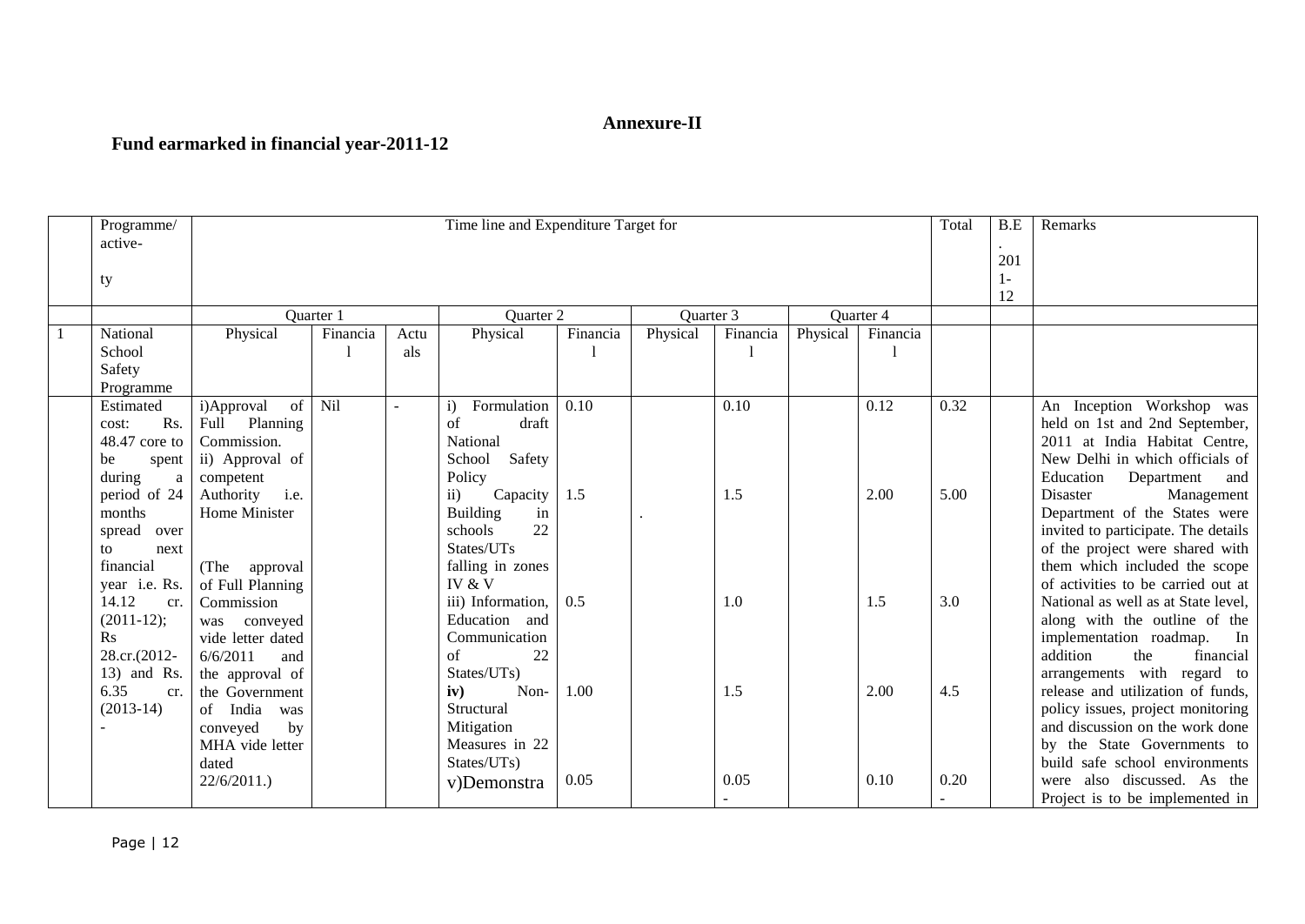|  |  | tive<br>Retrofitting<br>workshops to<br>formulate<br>guidelines on<br>retrofitting.<br>Project<br>vi)<br>Management<br>and<br>Implementation<br>Support | 0.30 | 0.40 | 0.40 | 1.1 | two districts in a time frame of<br>24 months a clear cut frame<br>work is being identified and put<br>in<br>place for<br>timely<br>implementation. Most of the<br>funds are proposed to be released<br>to states(SDMA/DM Deptt.)<br>during current Financial Year.<br>Balance will be utilized by<br>NDMA. |
|--|--|---------------------------------------------------------------------------------------------------------------------------------------------------------|------|------|------|-----|-------------------------------------------------------------------------------------------------------------------------------------------------------------------------------------------------------------------------------------------------------------------------------------------------------------|
|  |  |                                                                                                                                                         |      |      |      |     |                                                                                                                                                                                                                                                                                                             |

 **Grand Total: Rs. 14.12 Crore**

# **Fund earmarked in financial year 2012-13**

| Programme/            |          |           |      |           | Time line and Expenditure Target for |                |           |          |                  | Total | B.E | Remarks                                 |
|-----------------------|----------|-----------|------|-----------|--------------------------------------|----------------|-----------|----------|------------------|-------|-----|-----------------------------------------|
| activity              |          |           |      |           |                                      |                |           |          |                  |       |     |                                         |
|                       |          |           |      |           |                                      |                |           |          |                  |       | 201 |                                         |
|                       |          |           |      |           |                                      | $\mathbf{I}$ – |           |          |                  |       |     |                                         |
|                       |          |           |      |           |                                      |                | 12        |          |                  |       |     |                                         |
|                       |          | Ouarter 1 |      | Ouarter 2 |                                      |                | Ouarter 3 |          | <b>Ouarter 4</b> |       |     |                                         |
| National School       | Physical | Financia  | Actu | Physical  | Financial                            | Physical       | Financial | Physical | Financia         |       |     |                                         |
| Safety                |          |           | als  |           |                                      |                |           |          |                  |       |     |                                         |
| Programme             |          |           |      |           |                                      |                |           |          |                  |       |     |                                         |
| Formulation<br>1)     |          |           |      |           |                                      |                |           |          |                  |       |     | An Inception Workshop was held on       |
| of draft National     |          |           |      |           |                                      |                |           |          |                  |       |     | 1st and 2nd September, 2011 at India    |
| School<br>Safety      |          |           |      |           |                                      |                |           |          |                  |       |     | Habitat Centre, New Delhi in which      |
| Policy                |          |           |      |           |                                      |                |           |          |                  |       |     | officials of Education Department and   |
| ii)<br>Capacity       |          | 2.00      |      |           | 2.00                                 |                | 2.00      |          | 2.00             | 8.00  |     | Disaster Management Department of       |
| <b>Building</b><br>in |          |           |      |           |                                      |                |           |          |                  |       |     | the States were invited to participate. |
| 22<br>schools         |          |           |      |           |                                      |                |           |          |                  |       |     | The details of the project were shared  |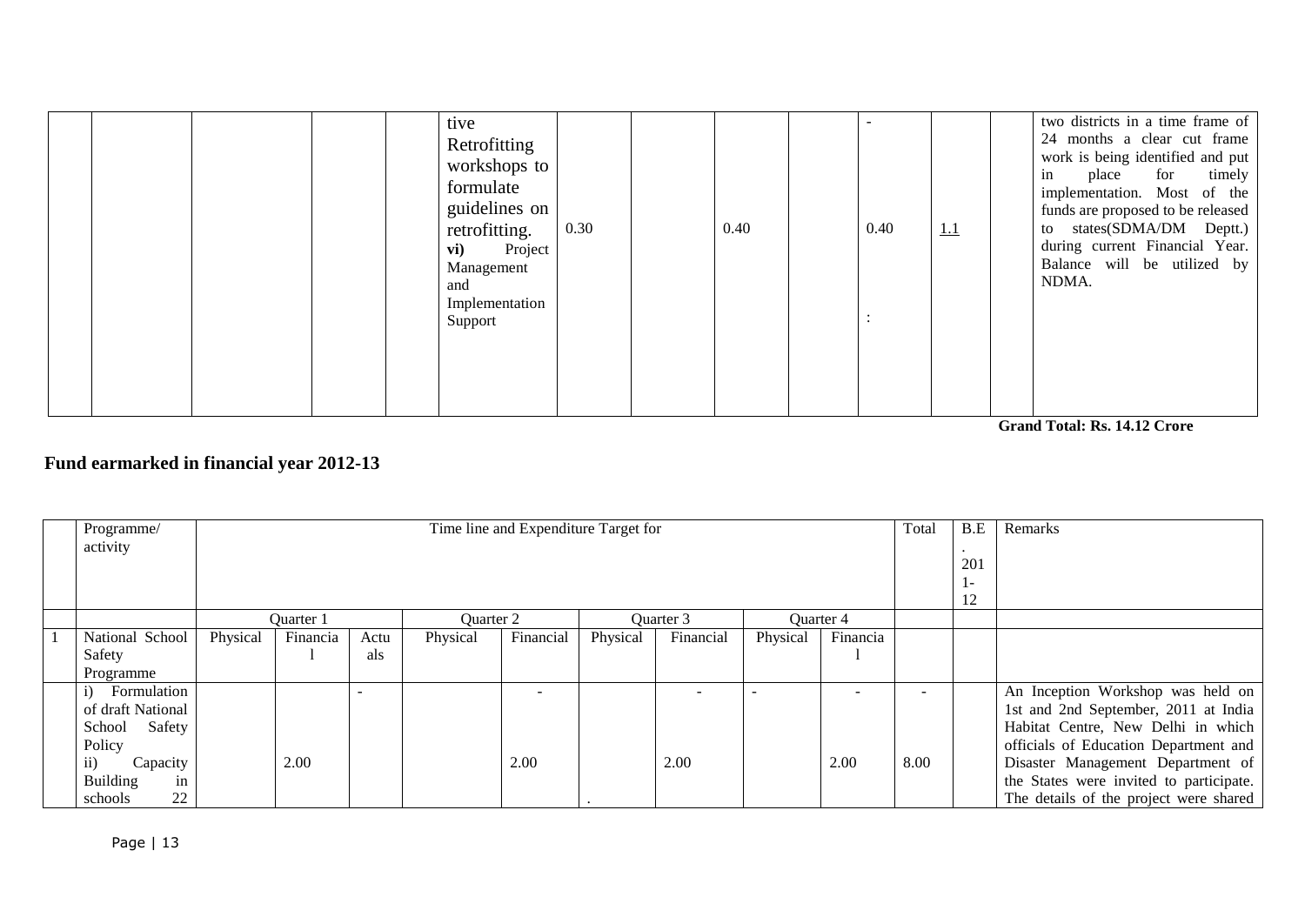| States/UTs<br>falling in zones<br>IV $&$ V<br>iii) Information,<br>Education and   | 1.00 |  | 1.00 | 1.00 | 1.00 | 4.00  | with them which included the scope of<br>activities to be carried out at National<br>as well as at State level, along with the<br>outline of the implementation roadmap.<br>In addition the financial arrangements                                                              |
|------------------------------------------------------------------------------------|------|--|------|------|------|-------|---------------------------------------------------------------------------------------------------------------------------------------------------------------------------------------------------------------------------------------------------------------------------------|
| Communication<br>22<br>of<br>States/UTs)<br>iv)<br>Non-<br>Structural              | 2.50 |  | 2.50 | 2.50 | 2.50 | 10.00 | with regard to release and utilization of<br>funds, policy issues, project monitoring<br>and discussion on the work done by the<br>State Governments to build safe school<br>environments were also discussed. As                                                               |
| Mitigation<br>Measures in 22<br>States/UTs)<br>v)Demonstrat<br>ive<br>Retrofitting | 1.00 |  | 1.25 | 1.25 | 1.50 | 5.00  | the Project is to be implemented in two<br>districts in a time frame of 24 months a<br>clear cut frame work is being identified<br>and put in place for timely<br>implementation. Most of the funds are<br>proposed to be released<br>to<br>states(SDMA/DM<br>Deptt.)<br>during |
| (one school<br>each in 22<br><b>States</b>                                         | 0.25 |  | 0.25 | 0.25 | 0.25 | 1.00  | current Financial Year. Balance will be<br>utilized by NDMA.                                                                                                                                                                                                                    |
| Project<br>vi)<br>Management<br>and<br>Implementation<br>Support                   |      |  |      |      |      |       |                                                                                                                                                                                                                                                                                 |

**Grand Total: Rs. 28.00 Crore** 

# **Fund earmarked in financial Year 2013-14**

| Programme/activity |        |              | Time line and Expenditure Target for |         |         |                  |          |           |           |                  | Total | <b>B.E2011-</b> | Remarks |
|--------------------|--------|--------------|--------------------------------------|---------|---------|------------------|----------|-----------|-----------|------------------|-------|-----------------|---------|
|                    |        |              | )uarter 1                            |         |         | <b>Duarter</b> 2 |          | Ouarter 3 | Ouarter 4 |                  |       |                 |         |
| <b>National</b>    | School | <b>Physi</b> | Financia                             | Actuals | Physica | Financial        | Physical | Financial | Physical  | Finan            |       |                 |         |
| Safety Programme   |        | cal          |                                      |         |         |                  |          |           |           | c <sub>1</sub> a |       |                 |         |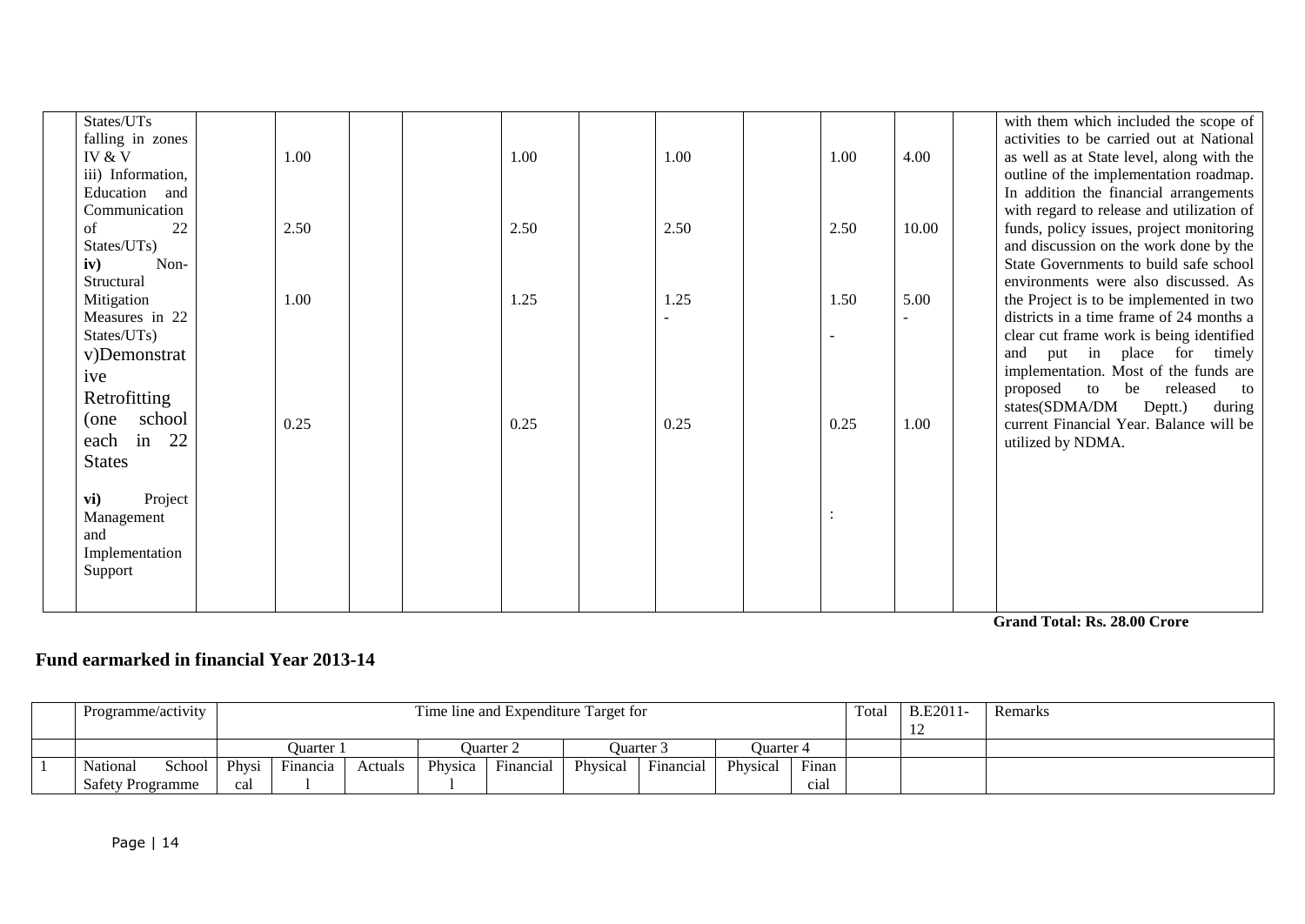| Formulation of<br>$\mathbf{i}$   |      |  |      |      |      |      | An Inception Workshop was held on 1st       |
|----------------------------------|------|--|------|------|------|------|---------------------------------------------|
| National<br>draft                |      |  |      |      |      |      | and 2nd September, 2011 at India Habitat    |
| School<br>Safety                 |      |  |      |      |      |      | Centre, New Delhi in which officials of     |
| Policy                           |      |  |      |      |      |      | Education Department and Disaster           |
| Capacity<br>$\rm ii)$            | 0.45 |  | 0.48 | 0.48 | 0.48 | 1.89 | Management Department of the States         |
| Building in schools              |      |  |      |      |      |      | were invited to participate. The details of |
| States/UTs<br>22                 |      |  |      |      |      |      | the project were shared with them which     |
| falling in zones IV              |      |  |      |      |      |      | included the scope of activities to be      |
| & V                              |      |  |      |      |      |      | carried out at National as well as at State |
| Information,<br>$\overline{iii}$ | 0.25 |  | 0.25 | 0.26 | 0.26 | 1.02 | level, along with the outline of the        |
| Education<br>and                 |      |  |      |      |      |      | implementation roadmap. In addition the     |
| Communication of                 |      |  |      |      |      |      | financial arrangements with regard to       |
| 22 States/UTs)                   |      |  |      |      |      |      | release and utilization of funds, policy    |
| iv) Non-Structural               | 0.27 |  | 0.27 | 0.27 | 0.27 | 1.08 | issues, project monitoring and discussion   |
| Mitigation                       |      |  |      |      |      |      | on the work done by the State               |
| Measures in 22                   |      |  |      |      |      |      | Governments to build safe<br>school         |
| States/UTs)                      |      |  |      |      |      |      | environments were also discussed. As the    |
| v)Demonstrativ                   | 0.35 |  | 0.35 | 0.35 | 0.35 | 1.40 | Project is to be implemented in two         |
| Retrofitting<br>e                |      |  |      |      |      |      | districts in a time frame of 24 months a    |
| school<br>(one                   |      |  |      |      |      |      | clear cut frame work is being identified    |
| 22<br>in<br>each                 |      |  |      |      |      |      | and put in place for timely implementation. |
|                                  |      |  |      |      |      |      | Most of the funds are proposed to be        |
| <b>States</b>                    |      |  |      |      |      |      | released to states(SDMA/DM Deptt.)          |
| vi)<br>Project                   |      |  |      |      |      |      | during current Financial Year. Balance will |
| and<br>Management                | 0.24 |  | 0.24 | 0.24 | 0.24 | 0.96 | be utilized by NDMA.                        |
| Implementation                   |      |  |      |      |      |      |                                             |
| Support                          |      |  |      |      |      |      |                                             |
|                                  |      |  |      |      |      |      |                                             |
|                                  |      |  |      |      |      |      |                                             |
|                                  |      |  |      |      |      |      |                                             |
|                                  |      |  |      |      |      |      |                                             |
|                                  |      |  |      |      |      |      |                                             |
|                                  |      |  |      |      |      |      |                                             |
|                                  |      |  |      |      |      |      |                                             |
|                                  |      |  |      |      |      |      |                                             |

**Grand Total: Rs. 6.35 Crore**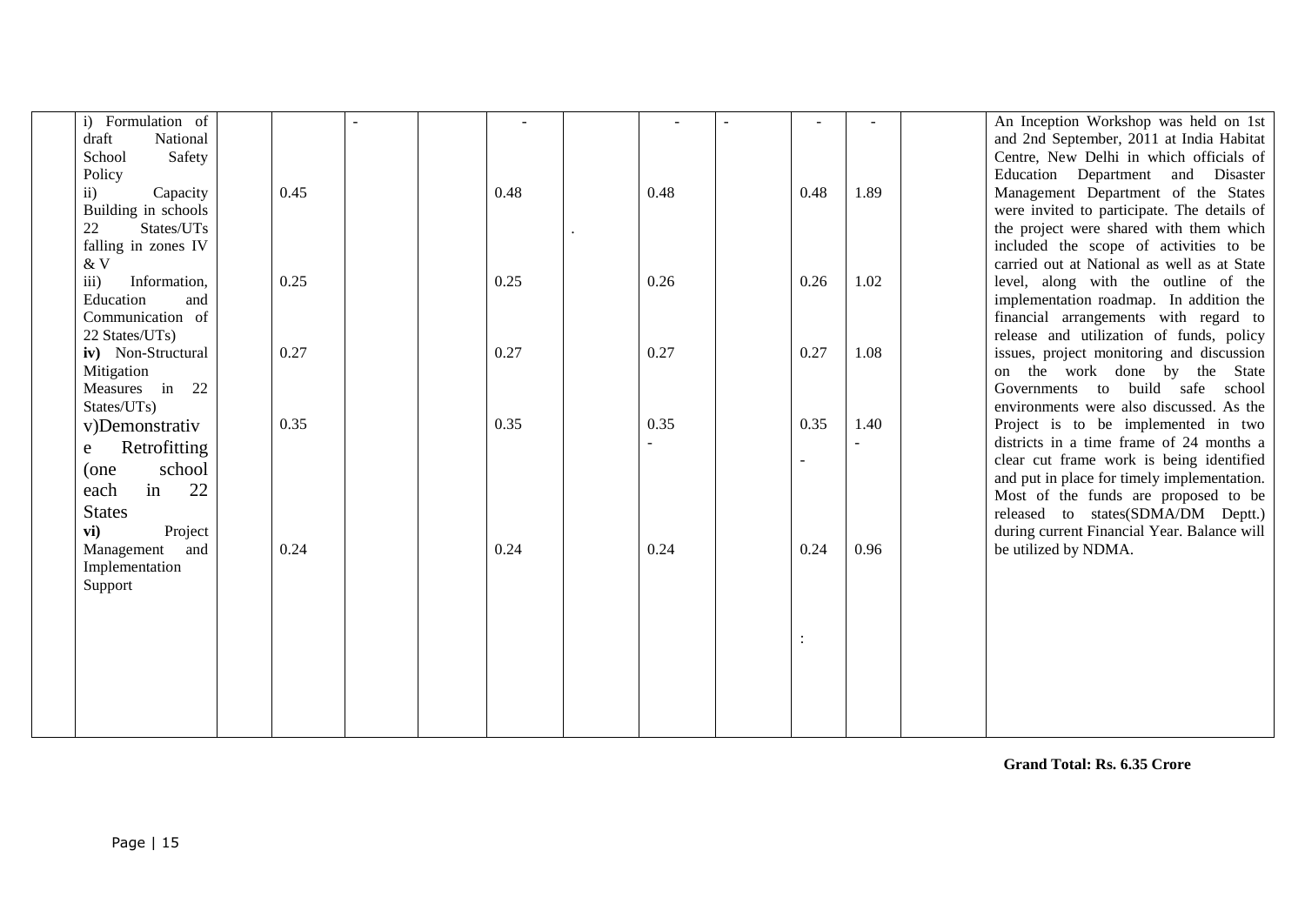### **Annexure-III:-**

| <b>National School Safety Programme</b> |                            |               |  |  |  |  |  |  |
|-----------------------------------------|----------------------------|---------------|--|--|--|--|--|--|
| Sl. No.                                 | Letter No. and date        | <b>Amount</b> |  |  |  |  |  |  |
|                                         | 1                          |               |  |  |  |  |  |  |
|                                         | $\overline{2}$             |               |  |  |  |  |  |  |
|                                         | 3                          |               |  |  |  |  |  |  |
|                                         |                            |               |  |  |  |  |  |  |
|                                         |                            |               |  |  |  |  |  |  |
|                                         |                            |               |  |  |  |  |  |  |
|                                         |                            |               |  |  |  |  |  |  |
|                                         |                            |               |  |  |  |  |  |  |
|                                         |                            |               |  |  |  |  |  |  |
|                                         | <b>TOTAL</b> $(1 + 2 + 3)$ | Rs.           |  |  |  |  |  |  |

### **Annexure IV- Format of Utilization Certificate National School Safety Programme**

Certified that out of Rs.\_\_\_\_\_\_\_\_**(Central share to be mentioned)** of Grants-in-Aid sanctioned during the FY\_\_\_\_\_\_\_\_\_\_ in favour of Government. of \_\_\_\_\_\_\_ under the Ministry/ Department letter No. given in the margin and Rs. \_\_\_\_\_\_\_\_\_\_ **(amount in words)** on account of unspent balance of the previous year, a sum of Rs. \_\_\_\_\_\_\_\_ **(amount in words)** has been utilised for the purpose of \_\_\_\_\_\_\_\_\_\_\_\_\_\_\_\_\_\_\_\_\_for which it was sanctioned and that the balance of Rs. \_\_\_\_\_\_\_\_\_\_\_\_\_\_\_remaining un-utilised at the end of the year has been surrendered to Govt. vide letter No. dated / will be adjusted towards the grant- in-aid payable during the next year.

Certified that I have satisfied myself that the conditions, on which the grant-in-aid was sanctioned, have been duly fulfilled/are being fulfilled and that I have exercised the following checks to see that the money was actually utilised for the purpose for which it was sanctioned.

### **Kinds of Checks exercised:**

- 1. Procurement procedure followed as per norms indicated in procurement manual.
- 2. Procurement certificate furnished.
- 3. Works executed as per approved estimates and layout drawings.
- 4. Grant-in-Aid checked from the register maintained
- 5. Expenditure checked from the register maintained
- 6. Any other check required as per the guidelines

Account Officer Date: \_\_\_\_\_\_\_\_\_\_\_\_\_ Date

Counter Signature by Signature of Head of implementing agency

\_\_\_\_\_\_\_\_\_\_\_\_\_\_\_\_\_\_\_\_\_\_\_\_\_\_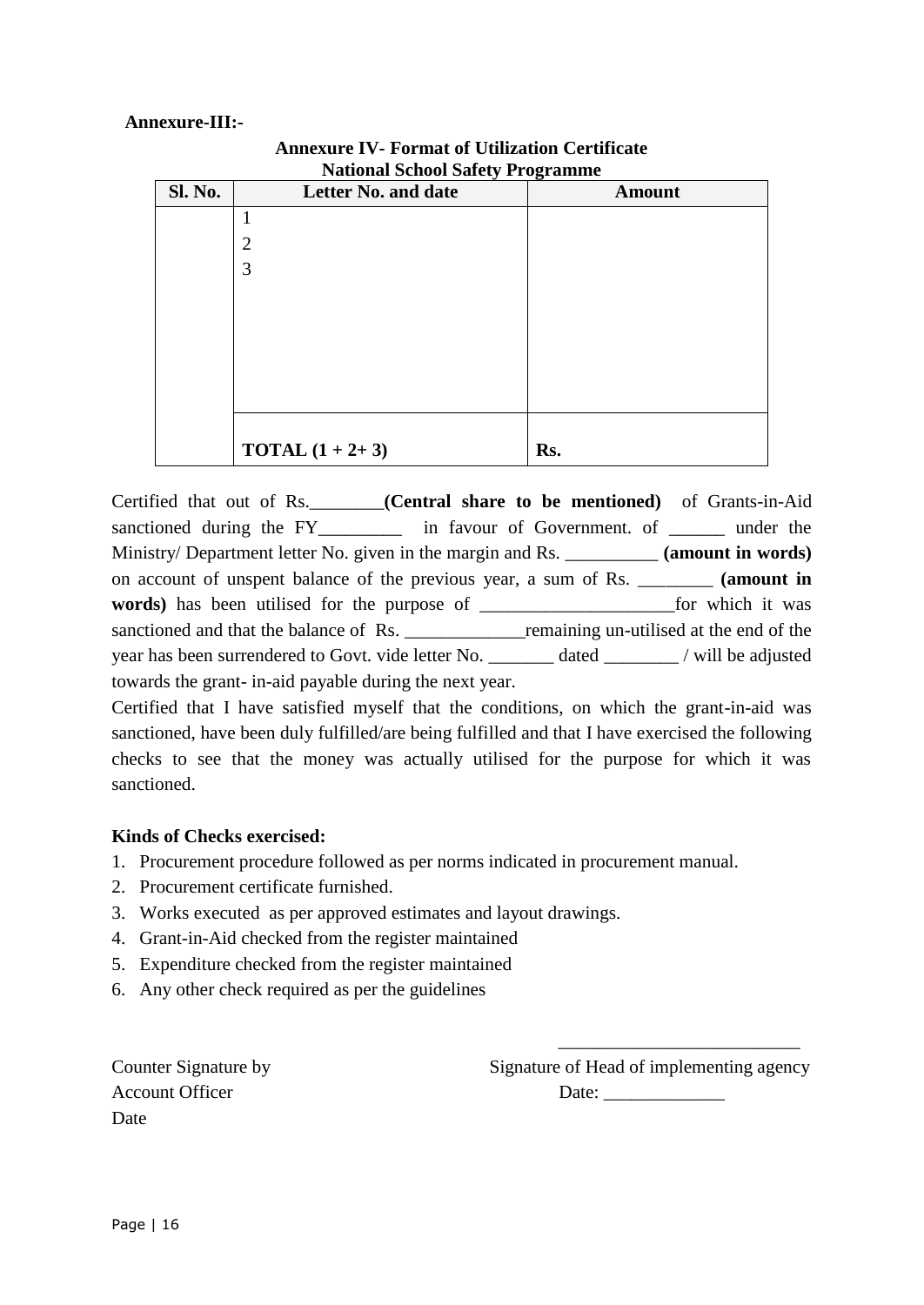## **Annexure-IV**

## **Fund to be released to NDMA/ States/UTs under NSSP in three years:-**

| S.No           | Activities                                                                      | Fund<br>be<br>to<br>released in 1st<br>State<br>to<br>yr.<br>(30%) | Fund<br>to<br>be<br>2 <sup>nd</sup><br>released in<br>yr.<br>to<br>State $(60\%)$ | Fund<br>to<br>be<br>released in $3rd$<br><b>State</b><br>to<br>yr.<br>$(10\%)$ | $Cost$ (Rs.in<br>Lakhs) | Subtotal(Rs.<br>in lakh) | Dept./Organisa<br>tions for fund<br>utilization |
|----------------|---------------------------------------------------------------------------------|--------------------------------------------------------------------|-----------------------------------------------------------------------------------|--------------------------------------------------------------------------------|-------------------------|--------------------------|-------------------------------------------------|
|                | Component -I Formulation of draft school safety policy and programme management |                                                                    |                                                                                   |                                                                                |                         |                          |                                                 |
|                | Formulation of blueprint for draft NSS                                          | 960,000/-                                                          | 1920000/-                                                                         | $3,20000/-$                                                                    |                         | 32                       | <b>NDMA</b>                                     |
|                | Policy                                                                          |                                                                    |                                                                                   |                                                                                |                         |                          |                                                 |
| $\overline{2}$ | Stakeholders consultations (5 regional                                          |                                                                    |                                                                                   |                                                                                |                         |                          |                                                 |
|                | workshops)                                                                      |                                                                    |                                                                                   |                                                                                |                         |                          |                                                 |
| 3              | National workshop                                                               |                                                                    |                                                                                   |                                                                                |                         |                          |                                                 |
| $\overline{4}$ | Formulation of draft National School                                            |                                                                    |                                                                                   |                                                                                |                         |                          |                                                 |
|                | <b>Safety Policy</b>                                                            |                                                                    |                                                                                   |                                                                                |                         |                          |                                                 |
| 5              | Development of template for School<br>DM Plan and Mock drill                    |                                                                    |                                                                                   |                                                                                |                         |                          |                                                 |
|                | Component -II Capacity Building(200 schools in two districts each of 22 States) |                                                                    |                                                                                   |                                                                                |                         |                          |                                                 |
| S.No           | <b>Activities</b>                                                               | Fund<br>be<br>to                                                   | Fund<br>to<br>be                                                                  | Fund<br>to<br>be                                                               | $Cost$ (Rs.in           | Subtotal(Rs.             | Dept./Organisa                                  |
|                |                                                                                 | released in 1st                                                    | 2 <sup>nd</sup><br>released in                                                    | released in $3rd$                                                              | Lakhs)                  | in lakh)                 | tions for fund                                  |
|                |                                                                                 | State<br>to<br>yr.                                                 | yr.<br>to                                                                         | <b>State</b><br>yr.<br>to                                                      |                         |                          | utilization                                     |
|                | Development of Standard Teachers                                                | $(30\%)$<br>$60,000/$ -                                            | State $(60\%)$<br>120000/-                                                        | $(10\%)$<br>$20000/-$                                                          | $\overline{2}$          | 1446                     | <b>NDMA</b>                                     |
|                |                                                                                 |                                                                    |                                                                                   |                                                                                |                         |                          |                                                 |
|                | Training Module (TTM) in Hindi and                                              |                                                                    |                                                                                   |                                                                                |                         |                          |                                                 |
|                | English                                                                         |                                                                    |                                                                                   |                                                                                |                         |                          |                                                 |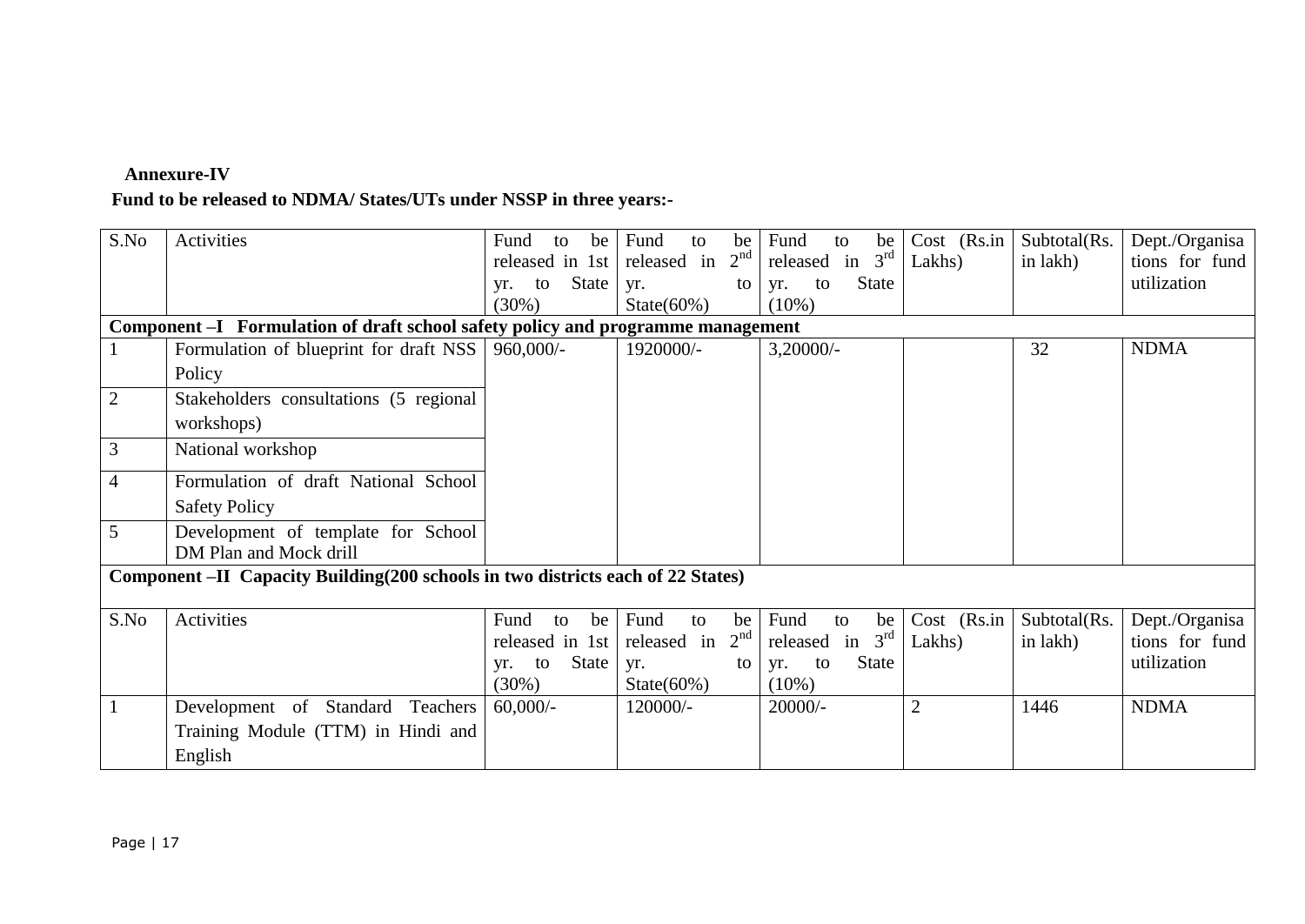| $\overline{2}$ | Translation into regional language and<br>printing of Teachers Training Module                                        | 1,200000/-                                                                        | 2,400000/-                                                                                    | 400000/-                                                                                      | 40                          |                                 | <b>SDMA</b>                                                  |
|----------------|-----------------------------------------------------------------------------------------------------------------------|-----------------------------------------------------------------------------------|-----------------------------------------------------------------------------------------------|-----------------------------------------------------------------------------------------------|-----------------------------|---------------------------------|--------------------------------------------------------------|
| 3              | Training of master trainers (10 trainers<br>per States i.e. 220 Master Trainers, 5<br>days duration programme)        | 540000/-                                                                          | 1080000/-                                                                                     | 180000/-                                                                                      | 18                          |                                 | <b>NIDM</b>                                                  |
| $\overline{4}$ | of trainers<br>Training<br>Programme<br>(15trainers per district)                                                     | 1980000/-                                                                         | 3960000/-                                                                                     | 660000/-                                                                                      | 66                          |                                 | <b>SDMA</b>                                                  |
| 5              | Training of teachers(500 teachers,<br>officials etc per district 22,000 trainees,<br>3days duration programme)        | 19800000/-                                                                        | 39600000/-                                                                                    | 6600000/-                                                                                     | 660                         |                                 | <b>SDMA</b>                                                  |
| 6              | Grant in aid to 200 schools in two<br>district each of 22 states to prepare<br>School DM Plan                         | 13200000/-                                                                        | 26400000/-                                                                                    | 4400000/-                                                                                     | 440                         |                                 | <b>SDMA</b>                                                  |
| $\overline{7}$ | Review and approval of School DM<br>Plans prepared by 200 schools in two<br>district each of 22 States                | 1320000/-                                                                         | 2640000/-                                                                                     | 440000/-                                                                                      | 44                          |                                 | <b>SDMA</b>                                                  |
| 8              | Disaster Preparedness Kits 200 schools   2640000/-<br>in two districts each of 22 States                              |                                                                                   | 5280000/-                                                                                     | 880000/-                                                                                      | 88                          |                                 | <b>SDMA</b>                                                  |
| 9              | Mock drills 200 schools in two district<br>each of 22 States.                                                         | 2640000/-                                                                         | 5280000/-                                                                                     | 880000/-                                                                                      | 88                          |                                 | <b>SDMA</b>                                                  |
|                | Component -III Information Education and Communication (Covering all districts of 22 States falling in Zone IV and V) |                                                                                   |                                                                                               |                                                                                               |                             |                                 |                                                              |
| S.No           | Activities<br>Development of IEC Materials-Booklet                                                                    | be<br>Fund<br>to<br>released in 1st<br>State<br>to<br>yr.<br>$(30\%)$<br>180000/- | Fund<br>to<br>be<br>2 <sup>nd</sup><br>released in<br>yr.<br>to<br>State $(60\%)$<br>360000/- | Fund<br>to<br>be  <br>released in $3rd$<br><b>State</b><br>to<br>yr.<br>$(10\%)$<br>$60000/-$ | Cost (Rs.in)<br>Lakhs)<br>6 | Subtotal(Rs.<br>in lakh)<br>725 | Dept./Organisa<br>tions for fund<br>utilization<br>NDMA/NIDM |
|                | (agency to e finalised)                                                                                               |                                                                                   |                                                                                               |                                                                                               |                             |                                 |                                                              |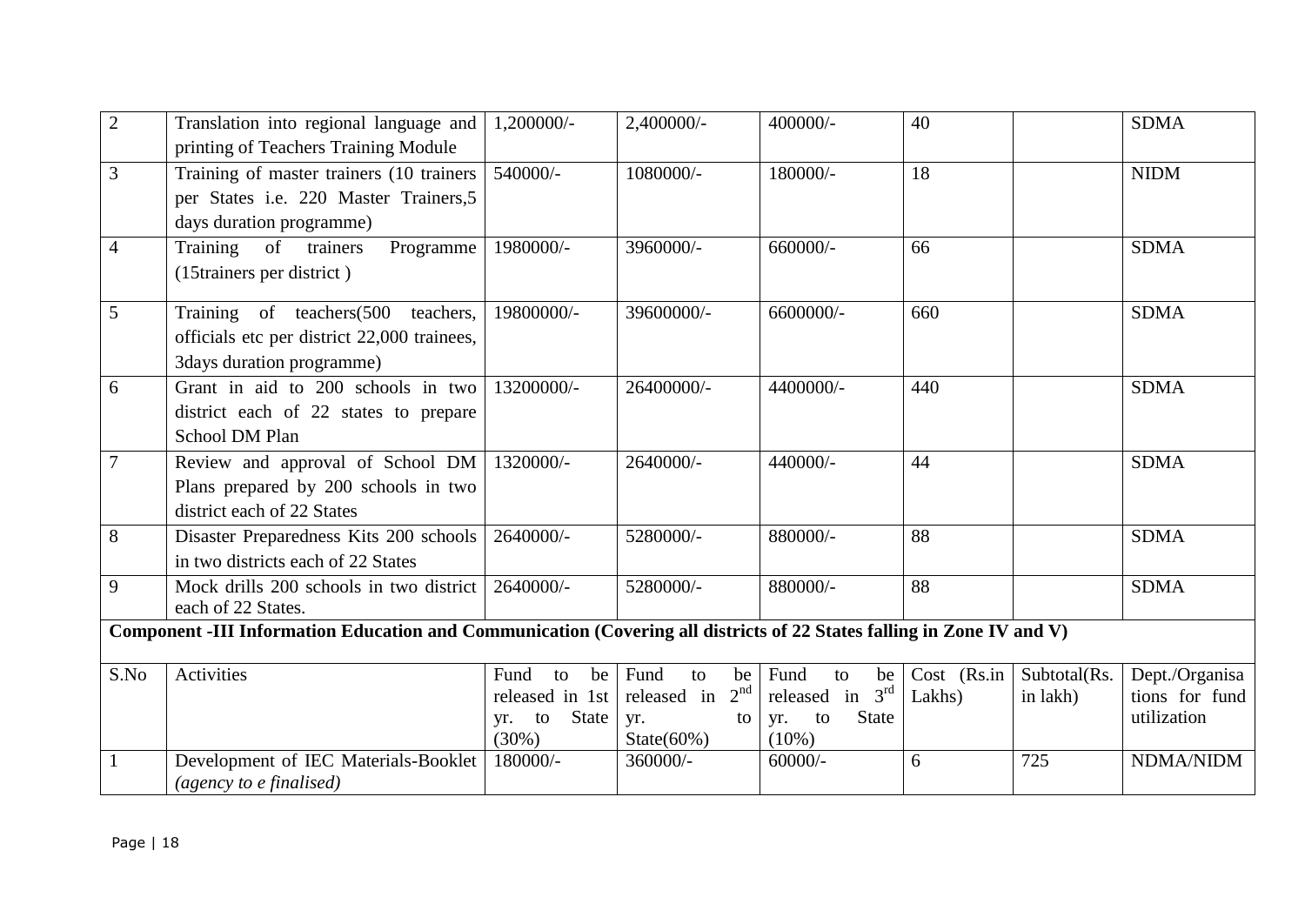| $\overline{2}$ | Development of IEC Materials -Audio              | 750000/-         | 1500000/-                      | 250000/-                  | 25          |              | <b>NDMA</b>    |
|----------------|--------------------------------------------------|------------------|--------------------------------|---------------------------|-------------|--------------|----------------|
|                | Visual (Agency to be finalised)                  |                  |                                |                           |             |              |                |
| $\overline{3}$ | Translation, printing dissemination of           | 3000000/-        | 6000000/-                      | 1000000/-                 | 100         |              | <b>SDMA</b>    |
|                | <b>IEC</b> Materials                             |                  |                                |                           |             |              |                |
| $\overline{4}$ | Sensitization Programme at State level           | 1320000/-        | 2640000/-                      | 440000/-                  | 44          |              | <b>SDMA</b>    |
|                |                                                  |                  |                                |                           |             |              |                |
| 5              | Grant in aid to State Education                  | 16500000/-       | 33000000/-                     | 5500000/-                 | 550         |              | <b>SDMA</b>    |
|                | Departments to organise sensitization            |                  |                                |                           |             |              |                |
|                | children<br>programme,<br>events<br>like         |                  |                                |                           |             |              |                |
|                | competitions for painting, easy writing,         |                  |                                |                           |             |              |                |
|                | debates, quiz etc at district level.             |                  |                                |                           |             |              |                |
|                | <b>Component-IV</b> Non-structural Measures      |                  |                                |                           |             |              |                |
|                |                                                  |                  |                                |                           |             |              |                |
| S.No           | Activities                                       | Fund<br>to<br>be | Fund<br>to<br>be               | Fund<br>to<br>be          | Cost (Rs.in | Subtotal(Rs. | Dept./Organisa |
|                |                                                  | released in 1st  | 2 <sup>nd</sup><br>released in | released in $3rd$         | Lakhs)      | in lakh)     | tions for fund |
|                |                                                  | State<br>yr. to  | yr.<br>to                      | <b>State</b><br>to<br>yr. |             |              | utilization    |
|                |                                                  | $(30\%)$         | State $(60\%)$                 | $(10\%)$                  |             |              |                |
| $\mathbf{1}$   | Training<br>building<br>Capacity<br>of           | 4500000/-        | 9000000/-                      | 1500000/-                 | 150         | 1558         | <b>SDMA</b>    |
|                | Engineers.                                       |                  |                                |                           |             |              |                |
|                | Preparation of Standard check- list,             |                  |                                |                           |             |              | <b>NDMA</b>    |
|                | retrofitting guidelines, monitoring and          |                  |                                |                           |             |              |                |
|                | documentation.                                   |                  |                                |                           |             |              |                |
| $\overline{2}$ | Rapid Visual Survey of schools in two            | 15840000/-       | 31680000/-                     | 5280000/-                 | 528         |              | <b>SDMA</b>    |
|                | districts each of 22 States (200 schools)        |                  |                                |                           |             |              |                |
|                | per district)                                    |                  |                                |                           |             |              |                |
|                |                                                  |                  |                                |                           |             |              |                |
| 3              | Non-structural mitigation measures in 26400000/- |                  | 52800000/-                     | 8800000/-                 | 880         |              | <b>SDMA</b>    |
|                | 200 schools each of two districts of 22          |                  |                                |                           |             |              |                |
|                | States.                                          |                  |                                |                           |             |              |                |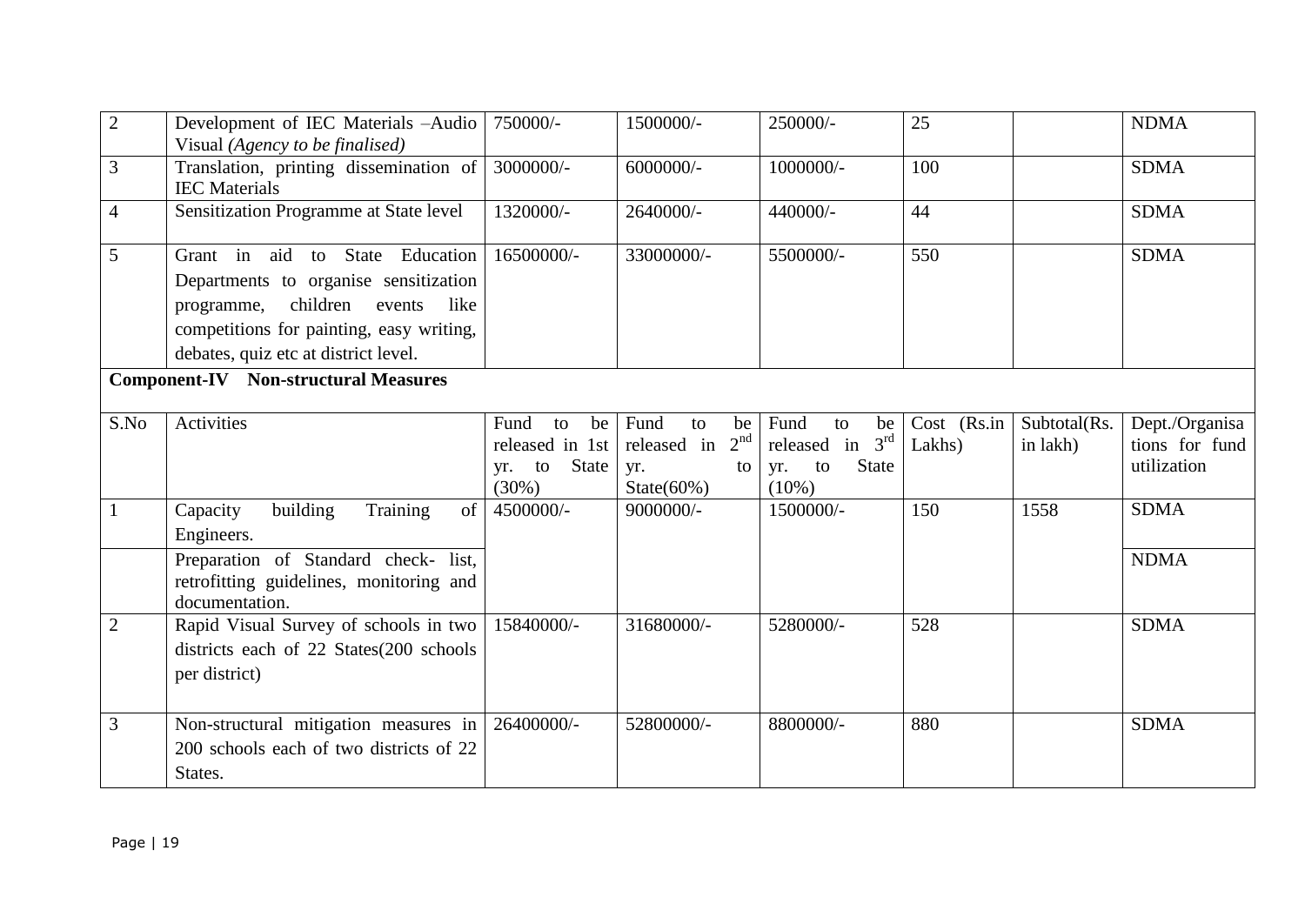|                                                  | Component-V Demonstrative Retrofitting of one School each in 22 States |                                                                                  |                                                    |                                                    |                         |                          |                                  |
|--------------------------------------------------|------------------------------------------------------------------------|----------------------------------------------------------------------------------|----------------------------------------------------|----------------------------------------------------|-------------------------|--------------------------|----------------------------------|
| S.No                                             | Activities                                                             | Fund<br>be<br>to<br>released in 1st                                              | Fund<br>to<br>be<br>2 <sup>nd</sup><br>released in | Fund<br>to<br>be<br>released in 3rd                | $Cost$ (Rs.in<br>Lakhs) | Subtotal(Rs.<br>in lakh) | Dept./Organisa<br>tions for fund |
|                                                  |                                                                        | <b>State</b><br>to<br>vr.<br>(30%)                                               | yr.<br>to<br>State $(60\%)$                        | <b>State</b><br>to<br>yr.<br>$(10\%)$              |                         |                          | utilization                      |
| $\mathbf{1}$                                     | Structural Retrofitting of one school                                  | 19800000/-                                                                       | 39600000/-                                         | 6600000/-                                          | 660                     | 660                      | <b>SDMA</b>                      |
|                                                  | each in 22 States (Senior Secondary                                    |                                                                                  |                                                    |                                                    |                         |                          |                                  |
|                                                  | School with more than 1500 children)                                   |                                                                                  |                                                    |                                                    |                         |                          |                                  |
|                                                  | <b>Component-VI Project Management and Implementation Support</b>      |                                                                                  |                                                    |                                                    |                         |                          |                                  |
| S.No                                             | Activities                                                             | Fund<br>be<br>to<br>released in 1st                                              | Fund<br>be<br>to<br>2 <sup>nd</sup><br>released in | Fund<br>to<br>be<br>3 <sup>rd</sup><br>released in | Cost (Rs.in<br>Lakhs)   | Subtotal(Rs.             | Dept./Organisa<br>tions for fund |
|                                                  |                                                                        | yr.<br>to                                                                        | yr.<br>to                                          | yr.<br>to                                          |                         | in lakh)                 | utilization                      |
|                                                  |                                                                        | NDMA/States/                                                                     | NDMA/States/                                       | NDMA/States/                                       |                         |                          |                                  |
|                                                  |                                                                        | UTs (30%)                                                                        | UTs(60%)                                           | UTs(10%)                                           |                         |                          |                                  |
|                                                  | technical<br>of<br>Engagement<br>support                               | 3531750/-                                                                        | 7063500/-                                          | 1177250/-                                          | $306+40+80$             | 11.772500                | <b>NDMA</b>                      |
|                                                  | agency and hiring professional experts                                 |                                                                                  |                                                    |                                                    | from CBT                |                          |                                  |
|                                                  | CBT and IEC component Travel and                                       | 9248250/-<br>to                                                                  | 18496500/-<br>to                                   | 3082750/-<br>$\mathsf{to}$                         | and IEC                 | 30827500                 | <b>State</b><br><b>DM</b>        |
|                                                  | other administrative expenditure                                       | States/UTs                                                                       | States/UTs                                         | States/UTs                                         |                         | 426                      | Dept./SDMA                       |
|                                                  | Total fund to be released to States/UTs                                | 139388250/-                                                                      | 278776500/-                                        | 46462750/-                                         |                         |                          |                                  |
|                                                  | Total fund released to NDMA/NIDM                                       | 6021750/-                                                                        | 12043500/-                                         | 2007250/-                                          |                         |                          |                                  |
| Total fund to be released in each year           |                                                                        | 145410000/-                                                                      | 290820000/-                                        | 48470000/-                                         |                         |                          |                                  |
| Total fund released to States/UTs in three years |                                                                        | 464627500/-(Forty-six Crores forty-six lakhs twenty-seven thousand five hundred) |                                                    |                                                    |                         |                          |                                  |
| years                                            | Total fund released to NDMA/NIDM in three                              | 20072500/-(Two Crores seventy two thousand five hundred)                         |                                                    |                                                    |                         |                          |                                  |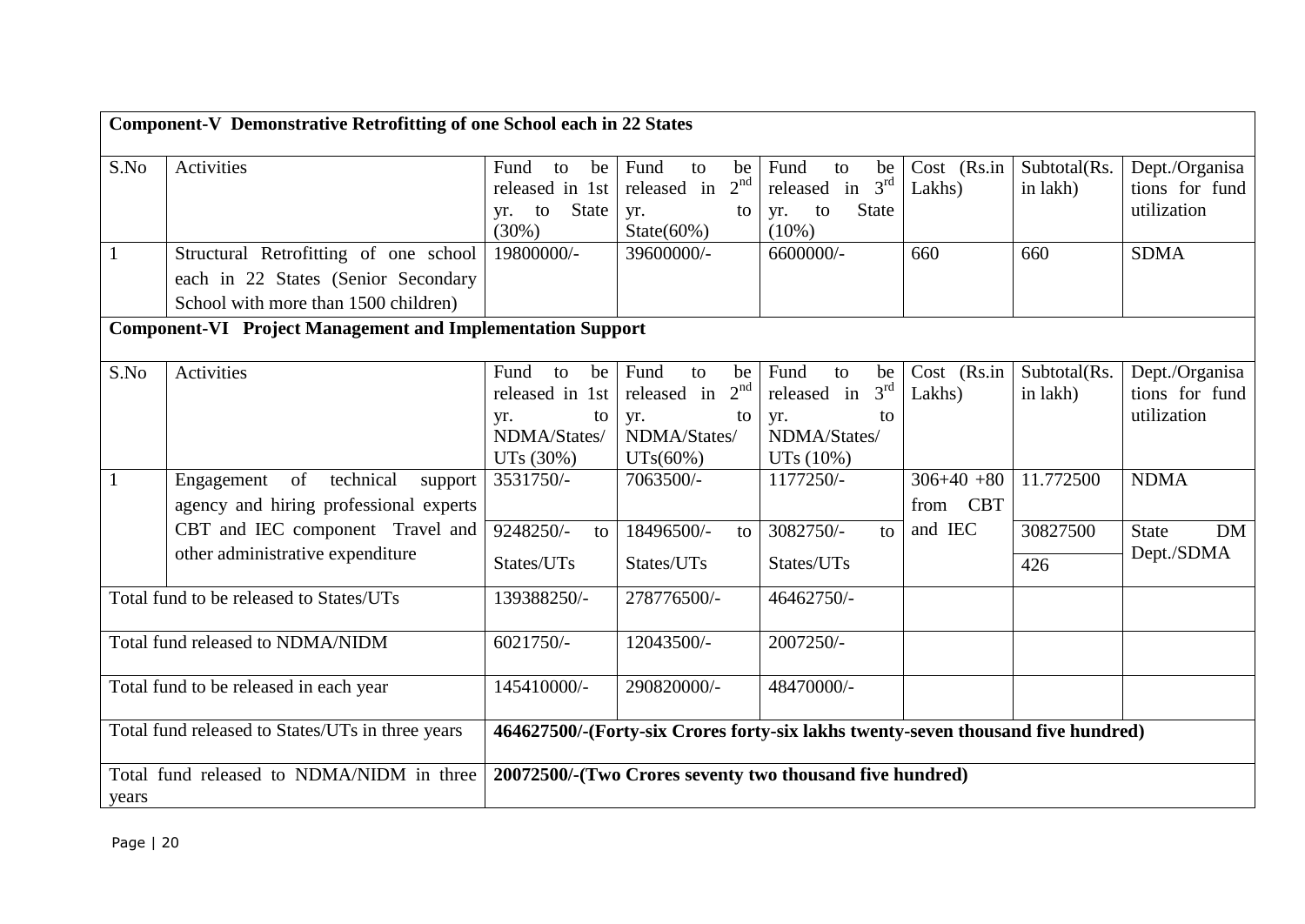### **Annexure-V:**

## **Illustrative Format of Cheque Issue Register National School Safety Programme**

### **Name of the States/UTs:**

| S.No. | <b>Date of Issuance</b><br>of Cheque | Name of the<br>Party/To whom<br>cheque is issued | <b>Reference of the Bill</b><br>No./Voucher<br><b>No./Purpose for</b><br>which cheque has<br>been issued | <b>Account Head</b> | <b>Amount</b> (in<br>$Rs.$ ) |
|-------|--------------------------------------|--------------------------------------------------|----------------------------------------------------------------------------------------------------------|---------------------|------------------------------|
|       |                                      |                                                  |                                                                                                          |                     |                              |
|       |                                      |                                                  |                                                                                                          |                     |                              |
|       |                                      |                                                  |                                                                                                          |                     |                              |
|       |                                      |                                                  |                                                                                                          |                     |                              |
|       |                                      |                                                  |                                                                                                          |                     |                              |
|       |                                      |                                                  |                                                                                                          |                     |                              |

**Note:- States/UTs should monitor the expenses out of the advances received and also watch for the completion report. The unspent balance needs to be remitted back to NDMA for accounting purposes**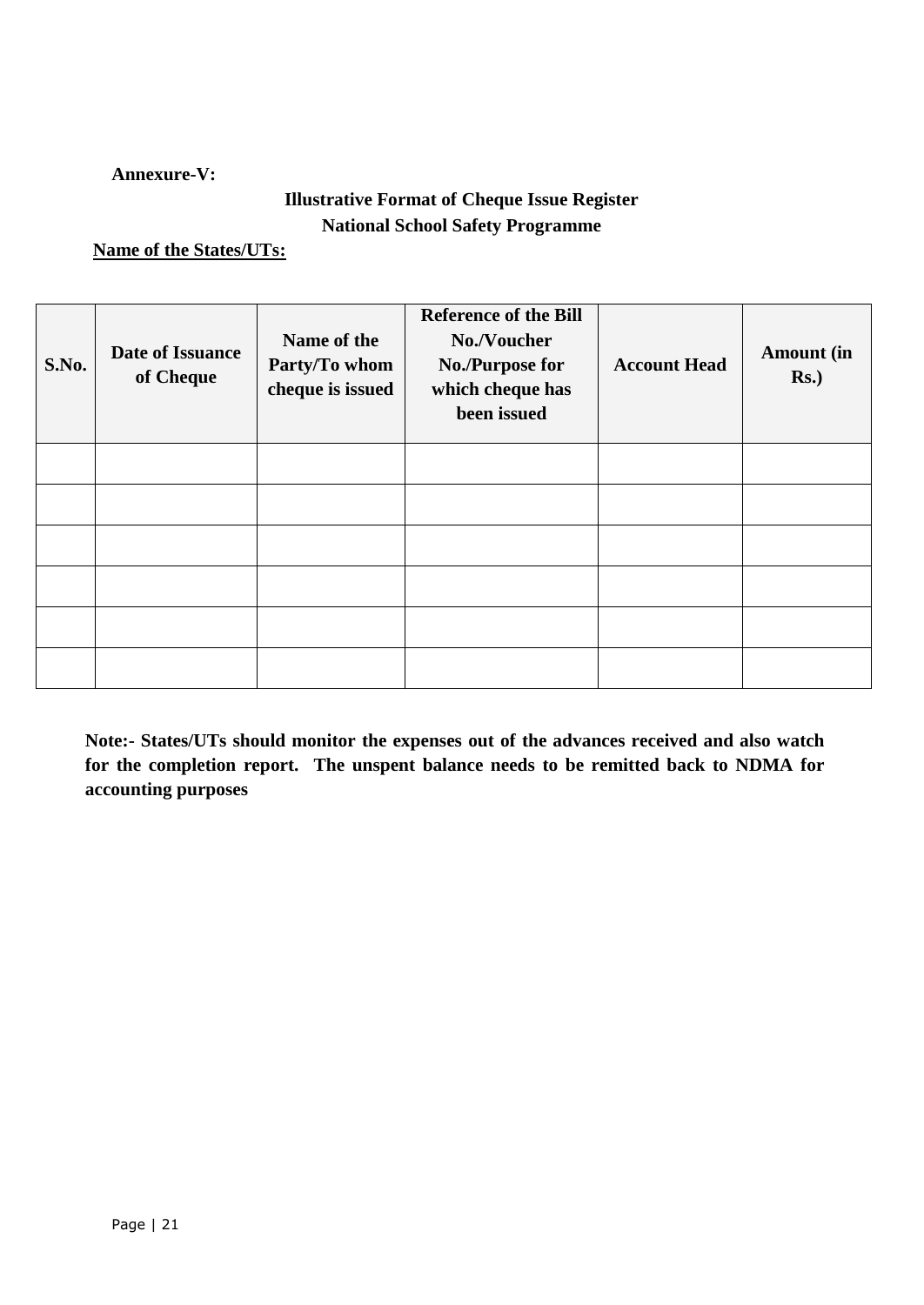## **Annexure VI–**

## **Format of Grant-in-Aid Register**

### **National School Safety Programme**

**State/UT Government of …………………..**

| Amount<br><b>Released by</b><br>GoI<br>(a) | Reference<br>of<br><b>Sanction</b><br>Order No. | Date of<br>credit to<br>State/UT<br>Government<br>Account<br>(b) | <b>Amount</b><br><b>Spent</b> | Reference of<br><b>Utilisation</b><br><b>Certificate (UC</b><br>No.) |
|--------------------------------------------|-------------------------------------------------|------------------------------------------------------------------|-------------------------------|----------------------------------------------------------------------|
|                                            |                                                 |                                                                  |                               |                                                                      |
|                                            |                                                 |                                                                  |                               |                                                                      |
|                                            |                                                 |                                                                  |                               |                                                                      |

 **Note:- The entries can be cross tallied from this register to Master Cash book maintained by States/UTs.**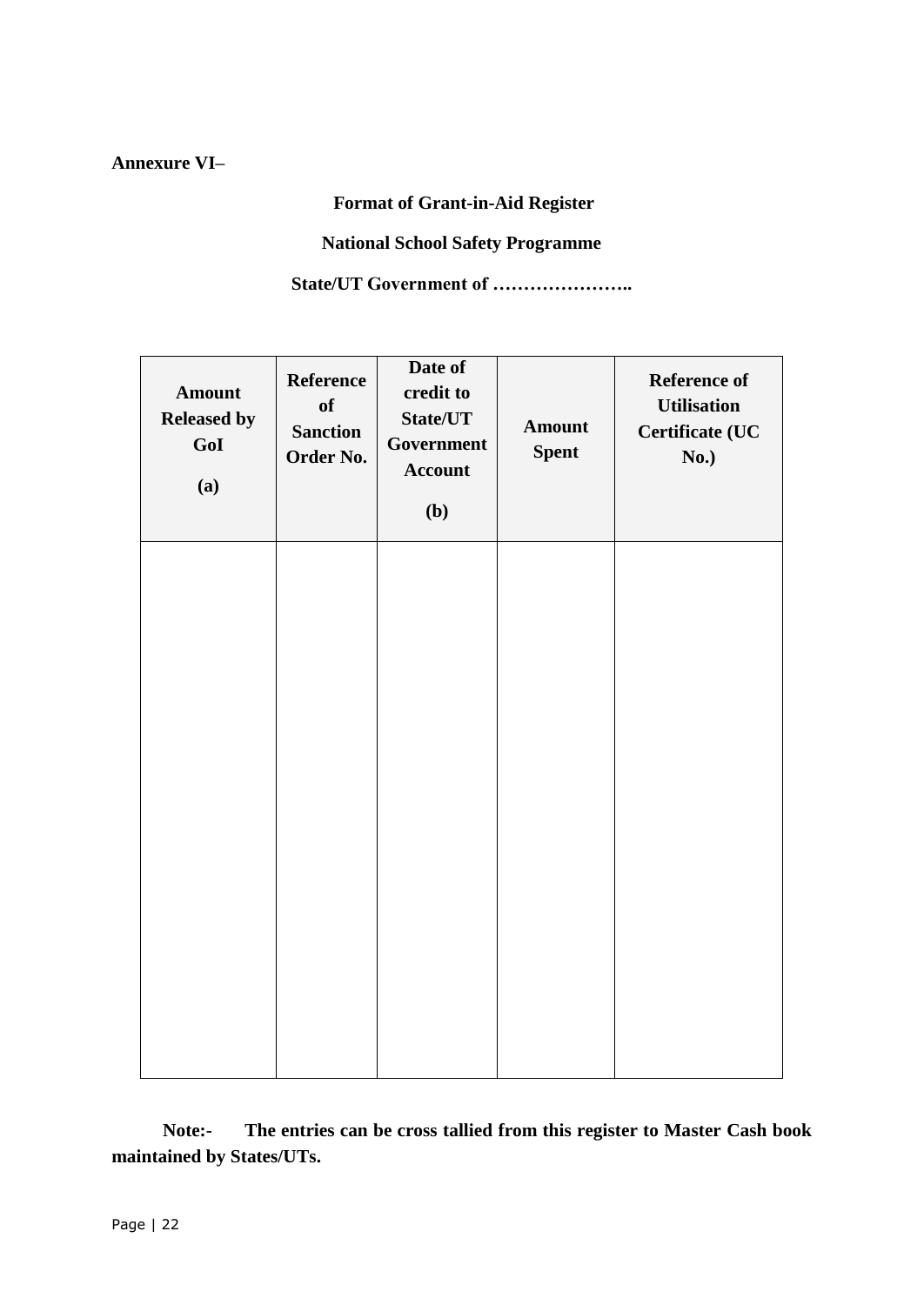## **Annexure VII–**

**Illustrative Format of Fixed Asset Register**

**National School Safety Programme**

**State/UT Government of ……………….**

| Sl.<br>No. | Description<br>of Item* | Custodian<br><b>Department</b> | Supplier's<br><b>Name</b> | Location | Date of<br><b>Purchase</b> | Invoice/<br>Bill no. | Amt. | Qty. | Identification<br>No. | <b>Initials</b> |
|------------|-------------------------|--------------------------------|---------------------------|----------|----------------------------|----------------------|------|------|-----------------------|-----------------|
|            |                         |                                |                           |          |                            |                      |      |      |                       |                 |
|            |                         |                                |                           |          |                            |                      |      |      |                       |                 |
|            |                         |                                |                           |          |                            |                      |      |      |                       |                 |
|            |                         |                                |                           |          |                            |                      |      |      |                       |                 |
|            |                         |                                |                           |          |                            |                      |      |      |                       |                 |

**Note:- The retrofitting demonstration Component will be treated as an assets.**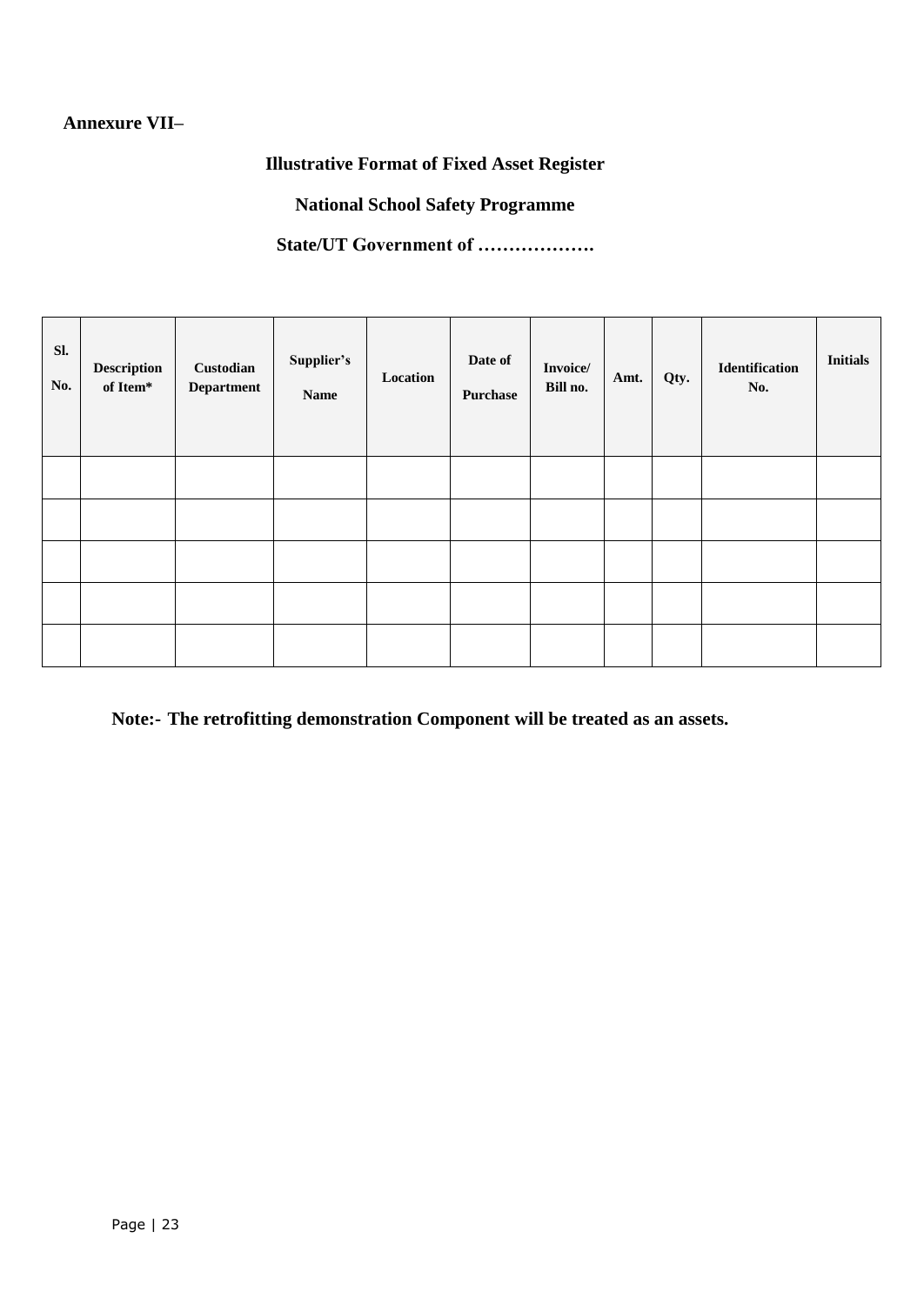### **Annexure VIII**

## **Format of Project Financial Statement**

## **National School Safety Programme**

## **For the period ended on………………..**

|                |                                                        | (Amount in Rs. '000)        |                                     |                      |
|----------------|--------------------------------------------------------|-----------------------------|-------------------------------------|----------------------|
|                | <b>Particulars</b>                                     | For the<br>year<br>ended on | <b>Previous</b><br>year<br>ended on | Project<br>till date |
| <b>Sources</b> |                                                        |                             |                                     |                      |
|                | 1. Government of India Funds                           |                             |                                     |                      |
|                | 2. Expenditure by Component                            |                             |                                     |                      |
| (i)            | Formulation of draft National School Safety<br>Policy. |                             |                                     |                      |
| (ii)           | Capacity Building                                      |                             |                                     |                      |
| (iii)          | Information, Education and Communication               |                             |                                     |                      |
| (iv)           | Non-structural Mitigation Measures                     |                             |                                     |                      |
| (v)            | <b>Demonstrative Retrofitting</b>                      |                             |                                     |                      |
| (vi)           | Project Management and Implementation<br>Support.      |                             |                                     |                      |
|                | Total Uses of Funds $(T = i + ii + iii + iv + v + vi)$ |                             |                                     |                      |

Certified that the above figures are as per the books of account maintained by the implementing entity.

-------------------------

Signature Head of the Finance